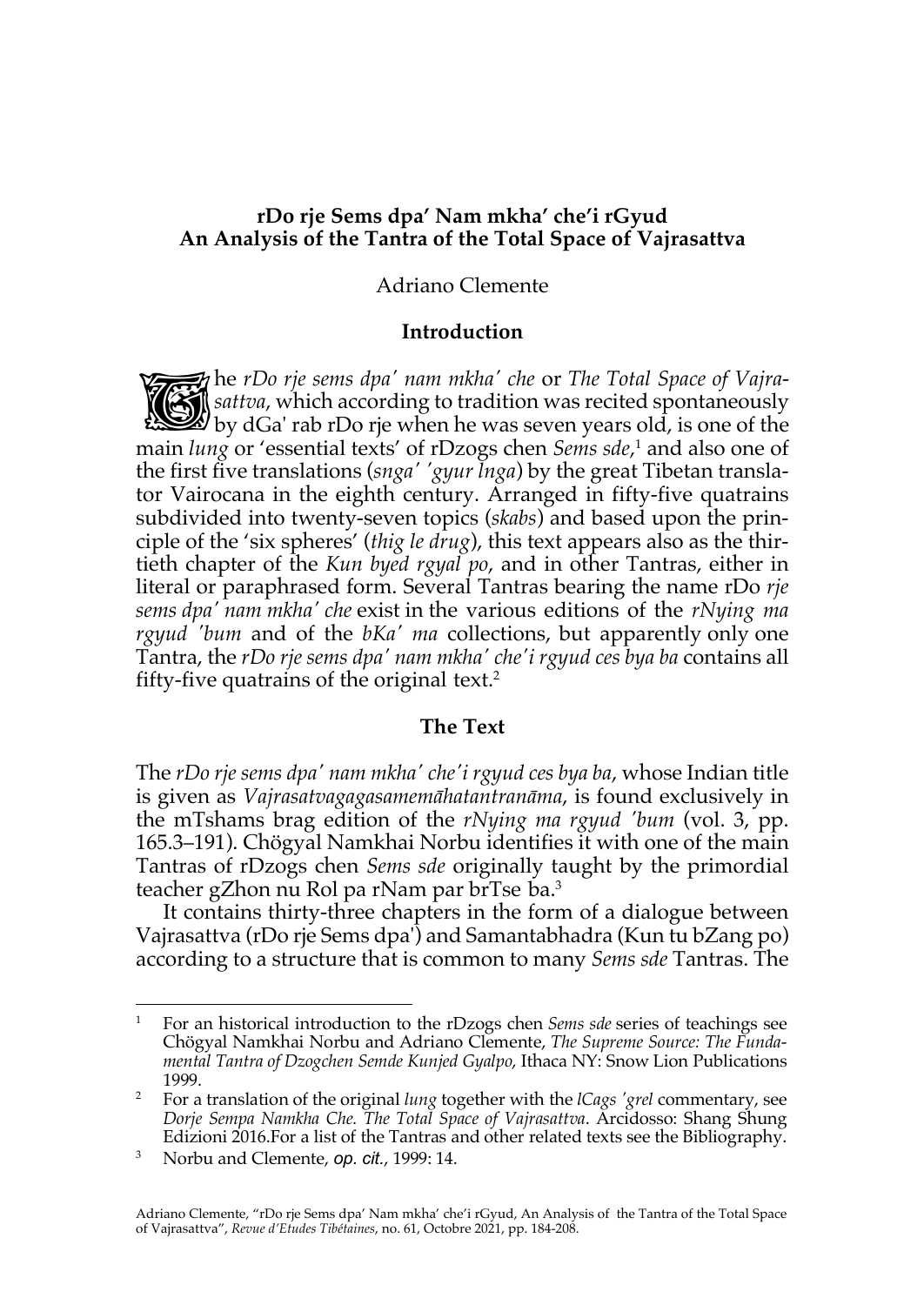peculiar element is that the fifty-five quatrains, preceded by a question that puts them into context, are not given in the usual order, and only start with chapter six up until chapter thirty-two.

Chapter One (165,3 –166,4) is called The Introductory Chapter (*gleng gzhi'i le'u*), and after the homage to Vajrasattva, explains the setting of the teaching with Samantabhadra, nondual from Samantabhadrī, in the 'Og min dimension surrounded by Vajrasattva and the other Tathāgatas of the five families, including bodhisattvas and wrathful manifestations.

Chapter Two (166,4 –167,3), The Chapter on the Beginning of the Conversation (*gleng bslang ba'i le'u*), starts with Vajrasattva and other Tathāgatas asking Samantabhadra which is the way to generate the self-perfected maṇḍala of the total state (*bdag nyid chen po lhun gyis grub pa'i dkyil 'khor*). Samantabhadra explains that it is generated instantly in the pure dimension of the space of the *yum*, and that two kinds of this maṇḍala exist: the self-perfected maṇḍala (*lhun gyis grub pa'i dkyil 'khor*) and the body-maṇḍala of the total state (*bdag nyid chen po lus kyi dkyil 'khor*).

Chapter Three (167,3 –168,2), The Chapter on the Self-Perfected Maṇḍala of the Total State (*bdag nyid chen po lhun gyis grub pa'i dkyil 'khor gyi le'u*), explains the self-perfected maṇḍala as being naturally present in the state of instant presence (*rig pa skad cig ma*) as the five Tathāgatas, the eight bodhisattvas, the eight wrathful manifestations, and so forth. The body-maṇḍala of the total state contains all deities in the channels of the body.

Chapter Four (168,2 –169,4), The Chapter on the Channels (*rtsa'i le'u*), explains the nature of the subtle channels in the body, also in relation to the function of the senses and their consciousnesses.

Chapter Five (169,4 –170,4), The Chapter on the Nature of the Channels as Letters (*rtsa rnams yi ge'i tshul du gnas pa'i le'u*), explains how the letters of the Sanskrit alphabet are related to the various channels listed in the previous chapter.

Chapter Six (170,4 –171,2), The Chapter on How it Exists by Nature (*rang bzhin gyis gnas pa'i le'u*), begins with the question, "What is the nature of all sentient beings" (*sems can thams cad kyi rang bzhin ji lta bur gnas pa lags sam*), whereupon Samantabhadra replies with the following verses:4

*'byung ba chen po bcom ldan 'das* (4,1) *chub par gnas pas bcom ldan 'das*

<sup>4</sup> All verses of the Tantra corresponding to the original *lung*, here given according to the version and the spellings contained in the Tantra, are followed by the number of its position in the *lung*, for example 4,1 means fourth quatrain, first line.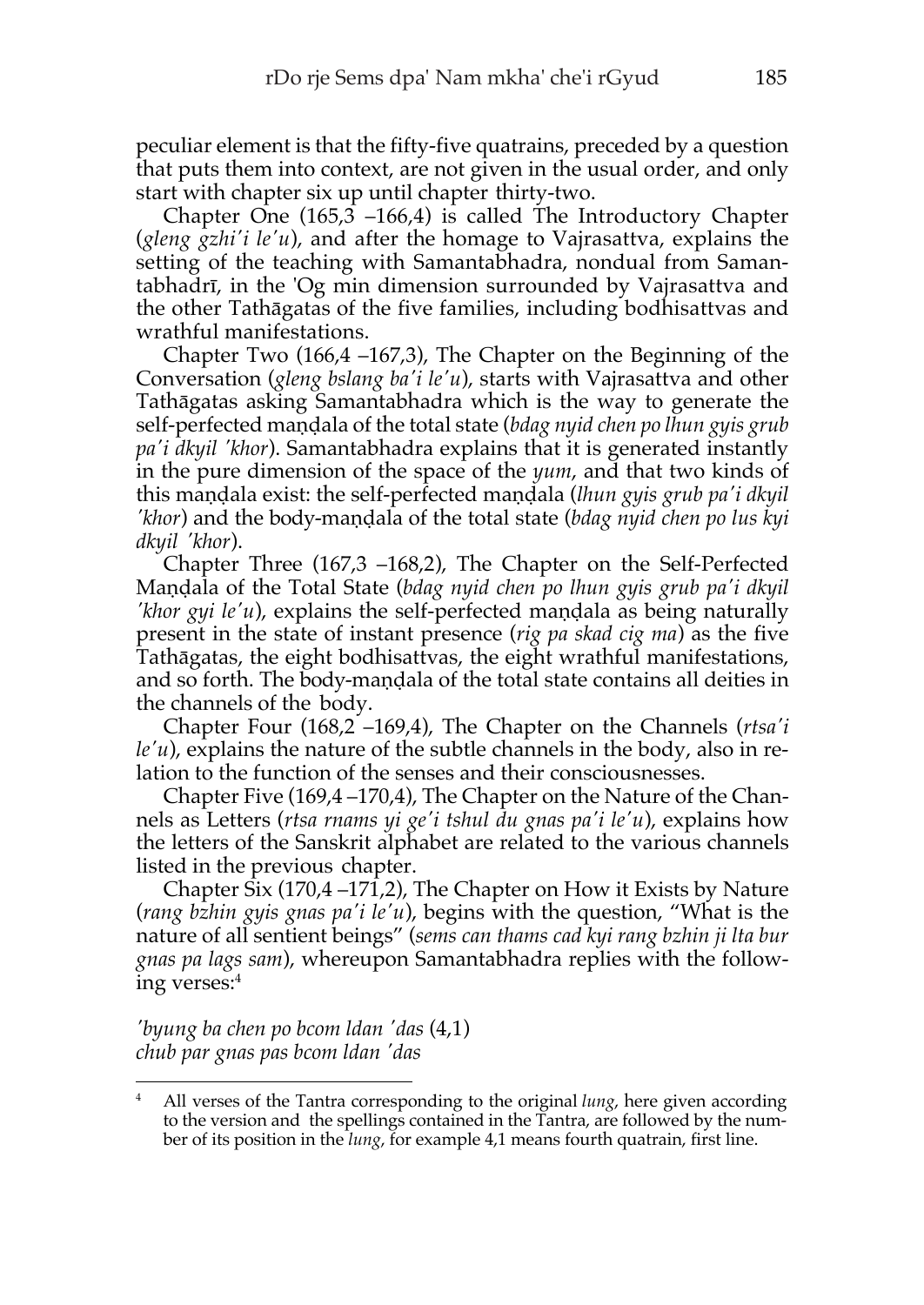*'gro ba kun la rang bzhin gnas* (4,2) *ye nas rgyal ba'i dkyil 'khor nyid phyin ci log tu rnam btags kyang* (4,3) *grol ba rang byung gzhan las min* (4,4)

The great elements are Bhagavan, The Bhagavan, already perfected, That exists by nature in all beings. It is the primordial maṇḍala of the victorious ones: However wrongly it may be conceived, Liberation originates from oneself and not elsewhere.

Of these six lines, four correspond to the fourth quatrain of the *lung*, and to the second topic, "the section on how it exists by nature" (*rang bzhin gyis gnas pa'i skabs*), which corresponds to the title of the chapter.

Chapter Seven (171,2 –172,3), The Chapter on Manifest Enlightenment (*mngon par byang chub pa'i le'u*), begins with the question, "Which is the way to understand the meaning of total perfection?" (*rdzogs pa chen po'i don thabs gang gis rtogs par bgyi*). Samantabhadra replies with the following verses:

*rtog med mnyam nyid chos kyi sku* (18,1) *chos sku nam mkha' lta bu las 'ja tshon lta bu'i skur bzhengs pa gzung ba ma zin chu zla 'dra* (18,2) *thabs dang shes rab rtsa gnyis la ā li kā li yi ge gsal 'khor lo bzhi yang gsal ba las gnyis su med par gyur pa las kun tu bzang po'i rol pa yis* (18,3) *ā li kā li zab tu bstan* (18,4) *de ni a dang mdzes pa'i ta* (19,1) *pa dang yan lag spros pa bzhin* (19,2) *'jig rten yongs kyi spyod yul la* (19,3) *sangs rgyas gsung gi zab mo 'byung* (19,4) *e ma'o sangs rgyas spyod yul 'di* (20,1) *btsal bas rnyed pa'i gnas med do* (20,2) *drug gi chos bzhin mi 'grub pas* (20,3) *ldongs pas nam mkha' bsnyegs pa bzhin* (20,4) *gong nas gong du tshangs pa'i lam* (21,1) *bya bral chos dang mthun pa min* (21,2) *ci ste lam las bgro 'gyur na* (21,3) *nam mkha'i mtha' bzhin 'thob pa med* (21,4)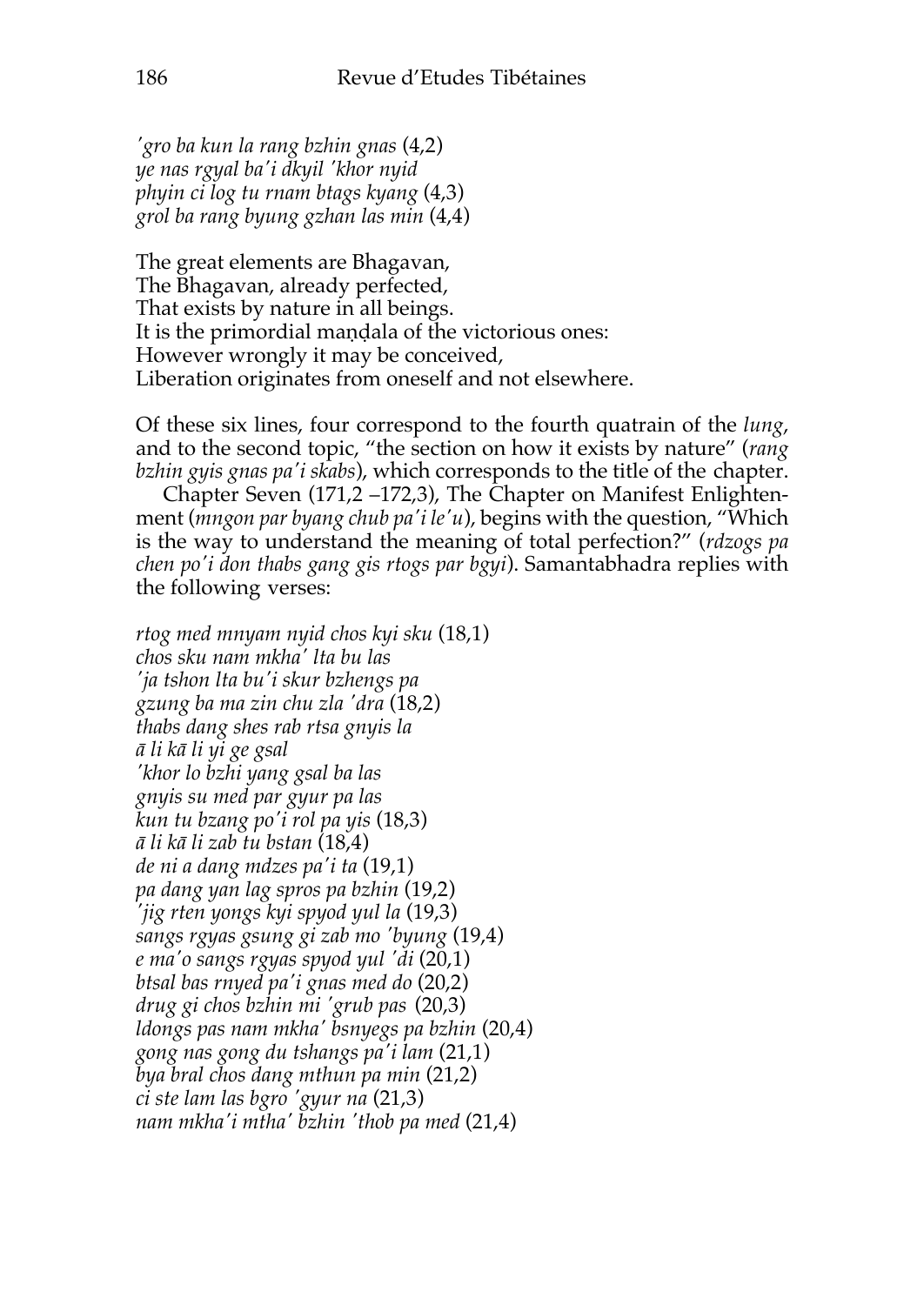Thought-free equality is the dharmakāya: From the sky-like Dharmakāya A rainbow-like body manifests Like the moon's reflection in water, it cannot be grasped. In the two channels of method and *prajñā* The *ā li kā li* letters appear. With the manifestation of the four cakras They become nondual: Through the energy manifestation of Samantabhadra The *ā li kā li* are profoundly displayed. Through the A and the beautiful TA, The PA and the emanated branches, In the sphere of experience of the whole world The profound Voice of the Buddha arises. Wonderful! This sphere of experience of the Buddhas Is not a place to be found by searching, And like phenomena of the six senses, it is not an object: Those who search for it are like the blind reaching for the sky. The path of purity that leads higher and higher Does not correspond with the nature beyond action. Were there really a path to tread, Just like the boundaries of the sky, one would never arrive.

Here we have the four quatrains of the *lung*, respectively the eighteenth, nineteenth, twentieth, and twenty-first, that form the tenth topic known as "the section on the way of uniting with the consort-energy" (*gzungs kyi sbyor thabs kyi skabs*), which does not literally correspond to the title of the chapter.

Chapter Eight (172,3 –173,1), The Chapter on How it is Perfectly Complete (*yongs su rdzogs pa'i le'u*), begins with the question, "How does total perfection arise from the energy manifestation of Samantabhadra?" (*kun tu bzang po'i rol pa las /rdzogs pa chen po ji ltar byung*), and Samantabhadra replies with the following verses:

*ci yang mi gnas mi rtog pa ā li kā li las byung ba de ltar de bzhin de yi phyir* (22,1) *de la de bstan de yang thob* (22,2) *de ni snying po de bas na* (22,3) *de las de byung ngo mtshar che* (22,4) *sngon gyi de dang da lta'i de* (23,1) *de bzhin de yi gnas su che* (23,2) *de ltar de yis lam 'dra bar* (23,3) *de ni de yi rang bzhin no* (23,4) *de dang 'dra ba yongs kyi lam* (24,1) *zla ba las byung rten dang bcas* (24,2)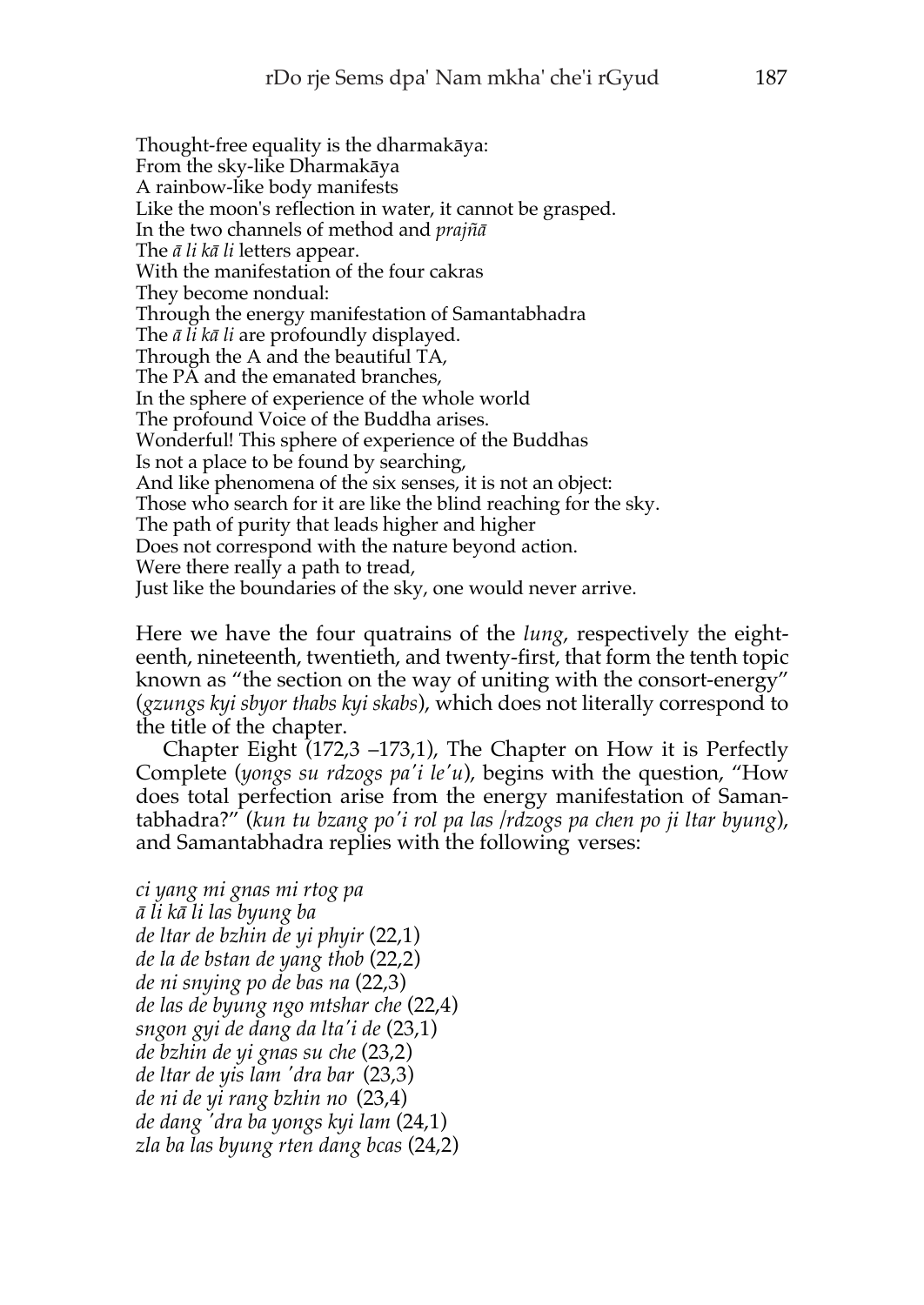*kun gyi mnyam nyid yin pa la* (24,3) *phyogs su bltas pas mthong ba med* (24,4) *gdod nas rang bzhin rnam par dag*.

The state that does not abide and does not conceptualize Manifests from the *āli kāli* The authentic condition being thus, By being shown as it is, it is attained. As it is the very essence, Its manifestation arises from it: marvelous! Likewise, its path is the same, This is its very nature. The universal path that is the same as that Is like the moon and the support for its reflection. As it is the absolute equality of all, It is not realized with a limited view. Nature is utterly pure from the beginning.

Here we have the three quatrains of the *lung*, respectively the twentysecond, twenty-third, and twenty-fourth, that form the eleventh topic known as "the section on how it is perfectly complete" (*yongs su rdzogs pa'i skabs*), which also corresponds to the title of the chapter.

Chapter Nine (173,1 –173,5), The Chapter on How it Exists as Natural Greatness (*rang bzhin che ba la gnas pa'i le'u*) begins with the question, "If it is naturally pure from the beginning, how does it depend on method and *prajñā*?" (*gdod ma nas rang bzhin gyis rnam par dag pa la /thabs shes rab la brten pa ji ltar lags*), and Samantabhadra replies with the following verses:

*che ba'i ye shes rnyed dka' ba* (5,1) *shes rab thabs la brten pas 'grub* (5,2) *ming tsam gzhan la bstan 'dra yang* (5,3) *mngon sum bde ba rang las 'byung* (5,4)

The wisdom of greatness, difficult to find, Is realized through *prajñā* and method. Though it could be said to depend on something else, Real bliss originates from oneself.

In this short chapter we have the fifth quatrain of the *lung*, which also forms the third topic known as "the section on how it exists by nature as greatness" (*rang bzhin gyis che ba la gnas pa'i skabs*), and also corresponds to the title of the chapter.

Chapter Ten (173,5 –175,6), The Chapter on How it is Free from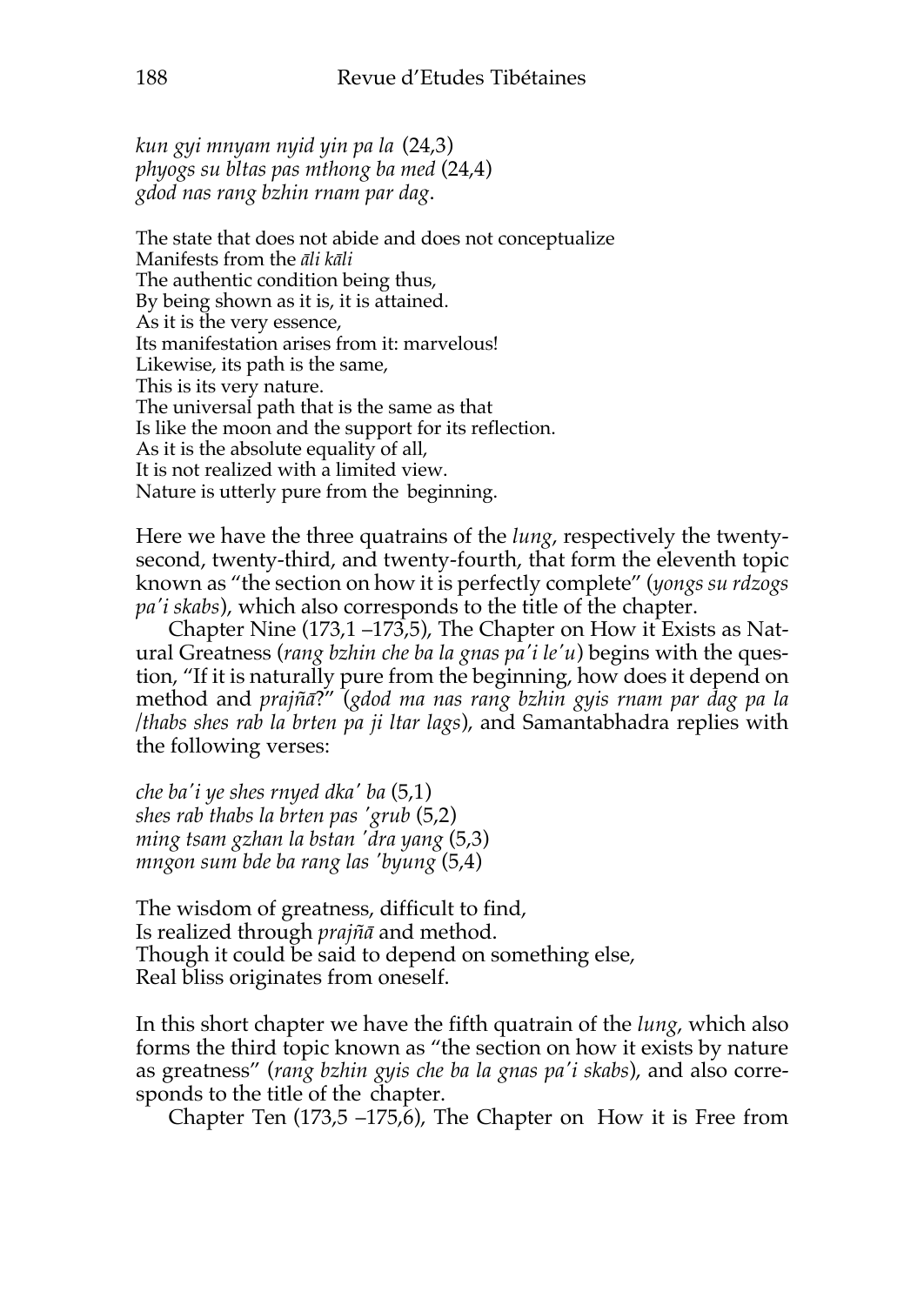Action and Searching (*bya btsal dang bral ba'i le'u*), begins with the question, "What is the meaning of (total) perfection beyond action and searching?" (*rdzogs pa bya btsal dang bral ba'i don ji ltar lags*), and Samantabhadra replies that it means that self-originated wisdom arises by itself since the beginning, therefore it has always been free from effort. Then Vajrasattva and the other Tathāgatas wonder from where, if this nature is beyond effort, all the qualities of a Buddha, such as the ten powers, the four fearlessnesses, and so forth, arise. Samantabhadra explains that they arise without any effort as a natural manifestation of this nature of total perfection once it is realized. Once again they ask how yogins in the future should meditate on this nature, whereupon Samantabhadra explains that yogins in the future should meditate by relaxing their unborn mind in the primordially unborn *dharmatā* (*rdzogs pa chen po'i don ma 'ongs pa'i rnal 'byor pas sgom na chos nyid gdod ma nas ma skyes pa la rang gi blo ma skyes pa bzhag nas sgom pa yin no*). Once again they ask, "But if one relaxes in the unborn *dharmatā*, how do the great miraculous capacities, the powers, fearlessnesses, and so forth, arise?" (*chos nyid ma skyes par bzhag pa las /cho 'phrul chen po stobs dang mi 'jigs pa la sogs pa ji ltar 'byung ba lags*). The following verses are given as reply:

*cho 'phrul chen po dka' ba min* (6,1) *yon tan kun dang stobs kyi rnams* (6,2) *ji bzhin rtog pa phra ba yis* (6,3) *de ma thag tu rang las 'byung* (6,4) *snang ba med pa'i chos nyid la* (7,1) *ma btsal bzhag na bsgom pa yin* (7,2) *de dang der ni rnam btsal na* (7,3) *de las de bzhin de mi 'byung* (7,4)

The great miracle is not difficult. All qualities and capacities, Through subtle understanding of the authentic condition, Immediately arise from oneself. Meditation is relaxing without seeking In the *dharmatā* that does not appear visibly. If one searches for it and for something in it, The natural condition will never manifest.

Here we have the two quatrains of the *lung*, respectively the sixth and the seventh, that form the fourth topic known as "the section on how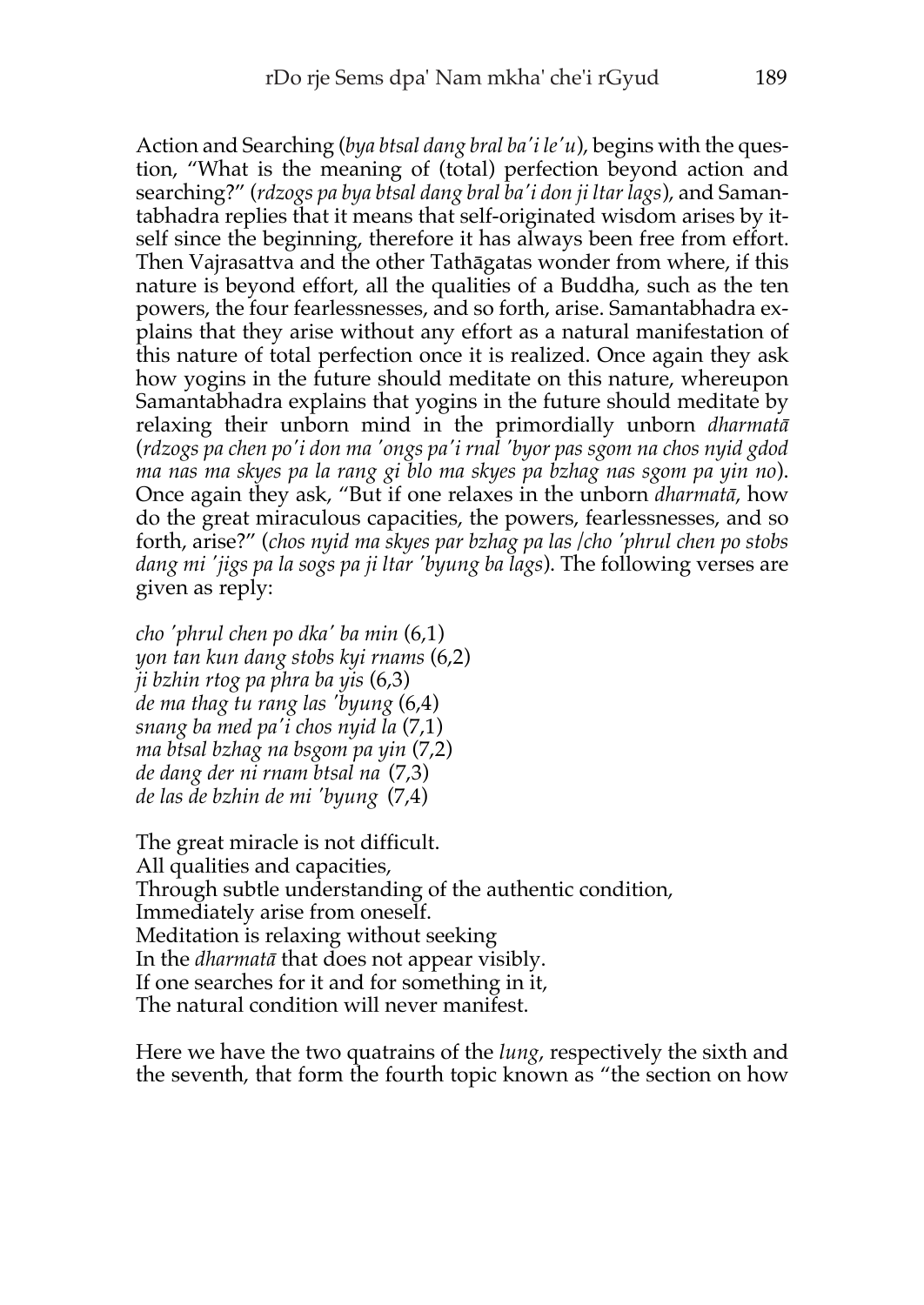it is free from searching" (*btsal ba dang bral ba'i skabs*),<sup>5</sup> which also corresponds to the title of the chapter.

Chapter Eleven (175,6 –176,5), The Chapter on How the *Dharmatā* Exists by Nature (*chos nyid rang bzhin gyis gnas pa'i le'u*), begins with the question, "What does it mean that the *dharmatā* exists by nature?" (*chos nyid rang bzhin gyis gnas pa'i don ji ltar lags*), whereupon Samantabhadra replies:

*rdo rje sems dpa' nam mkha' che* (1,1) *kun bzang yangs pa chos kyi dbyings* (1,2) *rnam dag lam chen kun sgrol phyir* (1,3) *mi skye mi 'gags cir mi dgongs* (1,4) *byams pas don nyid rnam sbyang phyir* (2,1) *snying rje chen po cir mi mdzad* (2,2) *che ba che ba'i zab mo nyid* (2,3) *yon tan cir yang bsngags pa med* (2,4) *don rnams ji bzhin mi bskyed de* (3,1) *bya ba med pas grol ba dgrol* (3,2) *rang byung ye shes btsal med pas* (3,3) *grol nas grol ba'i lam yang ston* (3,4)

The total space of Vajrasattva

Is the ever-good and immense ultimate dimension of phenomena.

Being the pure, total path that liberates all,

It does not arise or cease, and is beyond any thinking.

Being love, the very aim is accomplished,

Thus great compassion does not act in any way.

Being great, the profound qualities of greatness

Need not be praised.

Phenomena do not move the authentic condition,

Which is liberation because it self-liberates without action.

Since self-originated wisdom is beyond searching,

In liberating itself it also shows the path of liberation.

Here we have the first, second, and third quatrains of the *lung*, that form the first topic known as "the section on the *dharmatā*" (*chos nyid kyi skabs*), which also corresponds in meaning to the title of the chapter.

Chapter Twelve (176,5 –177,2), The Chapter on the Ineffability of One's Pure and Perfect Mind (*rang gi byang chub sems brjod pa dang bral ba'i le'u*), begins with the question, "What does it mean that the one's pure and perfect mind (*bodhicitta*) is ineffable?" (*rang gi byang chub kyi sems brjod pa dang bral ba'i don ji ltar lags*), whereupon Samantabhadra

<sup>5</sup> Most versions have *rtsol ba dang bral ba'i skabs* or *brtsal ba dang bral ba'i skabs*.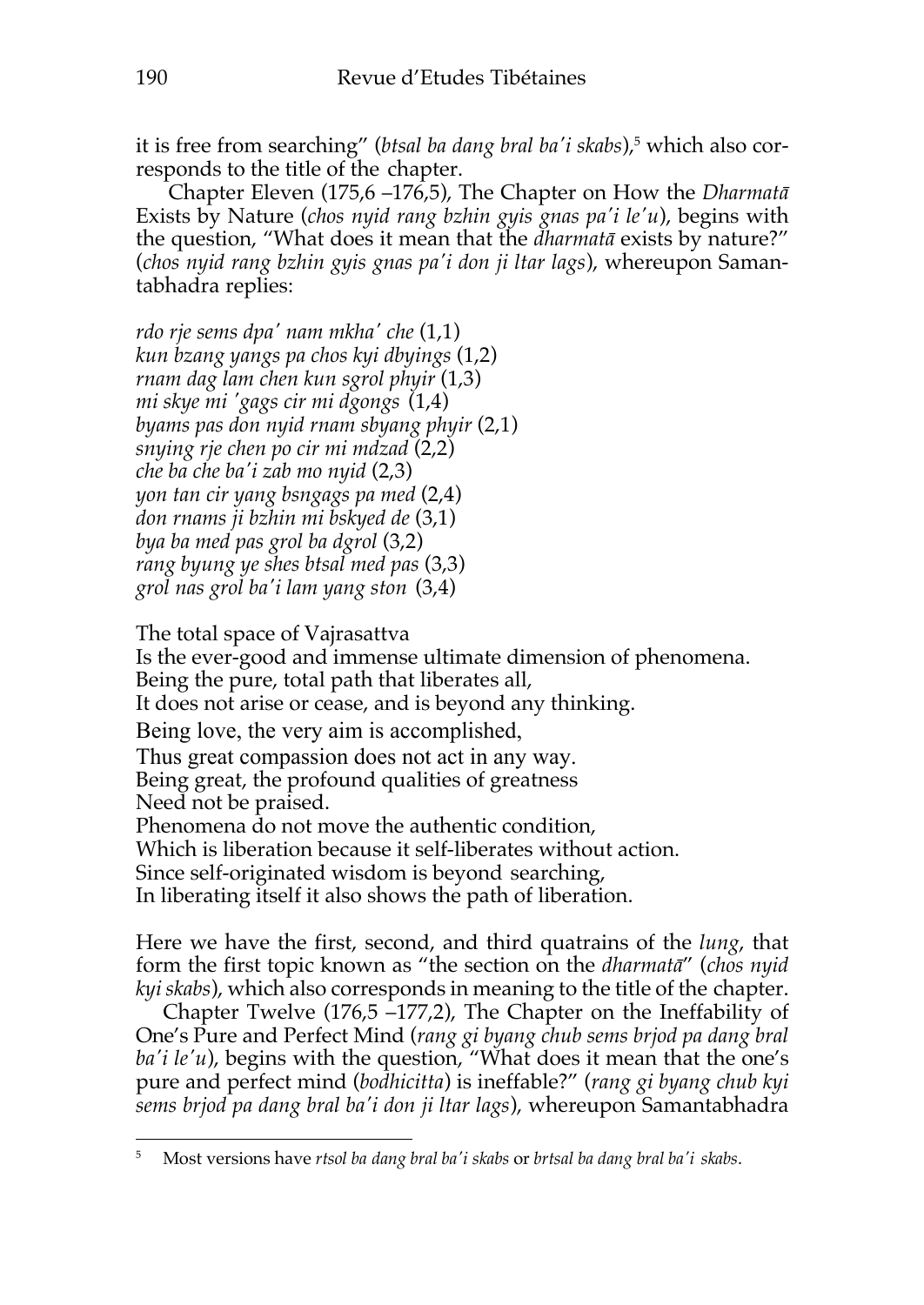explains that it means that the *dharmatā* of the all-ground is un-originated since the very beginning, then continues with the following verse:

*mchog tu gsang ba'i chos nyid ni* (8,1) *rna dbang gzhan la thos mi 'gyur* (8,2) *de bzhin lce yi dbang pos kyang* (8,3) *de la brjod du rdul tsam med* (8,4)

This supremely secret reality Cannot be heard through the sense of hearing. Likewise, it cannot be expressed by the tongue, Not even in the slightest.

In this short chapter we find the eighth quatrain of the *lung* that forms the fifth topic known as "the section on how it is ineffable" (*brjod pa dang bral ba'i skabs*), which also corresponds to the title of the chapter.

Chapter Thirteen (177,2 –177,7), The Chapter on How Beings as Pure and Perfect Mind are not Subject to Karma (*byang chub kyi sems 'gro ba las kyis mi 'khol ba'i le'u*), begins with the question, "Is one's pure and perfect mind subject to karma, or it is not?" (*rang gi byang chub sems las kyis 'khol ba lags sam/mi 'khol ba lags*). Samantabhadra replies with the following verses:

*'gro ba'i sdug bsngal byang chub sems* (9,1) *kun tu chub pas rnam par rol* (9,2) *de la bskyed pa med bzhin du* (9,3) *nam mkha'i mtha' dang mnyam par gnas* (9,4) *khyad par cir yang mtshungs pa la* (10,1) *las so zhes ni rnam par btags* (10,2) *ci ste las kyi dbang 'gyur na* (10,3) *rang byung ye shes yod ma yin* (10,4) *rgyu nyid rdo rje rkyen dang 'dra* (11,1) *ma skyes pas na 'jig pa med* (11,2) *gdod nas snying po byang chub la* (11,3) *rtsal ba'i bsam pas dbyings mi bskyod* (11,4)

The suffering of beings is the pure and perfect mind That fully manifests while pervading all. Without ever being moved, It abides equal to the reaches of space. That which is the equality of all distinctions Is conceived by saying "It is karma!" Were it really under the power of karma,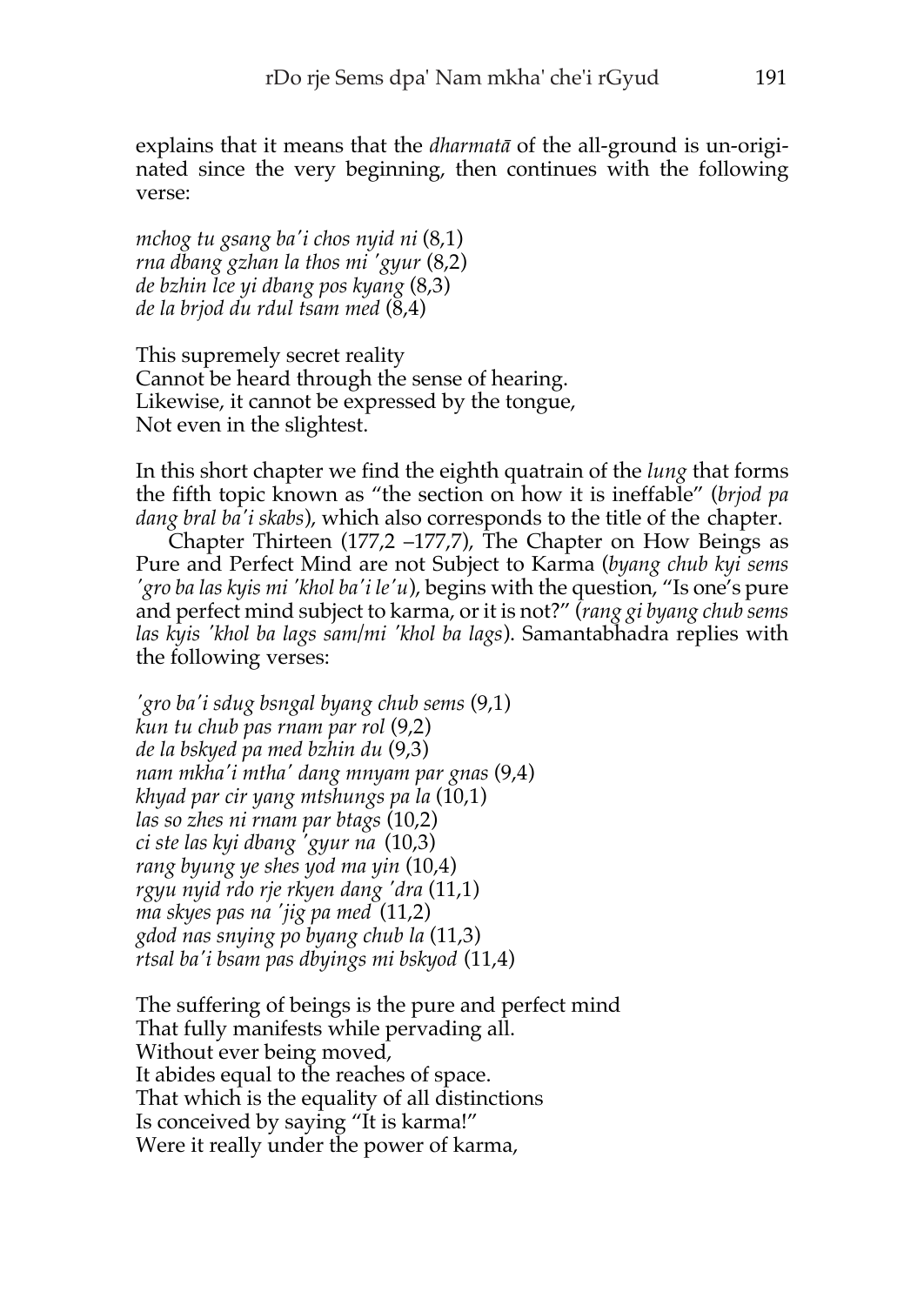Self-originated wisdom would not exist. The cause is the vajra, as are the secondary conditions. Never having been born, it cannot be destroyed. Since bodhi-essence exists from the beginning, The ultimate dimension is not moved by the effort of thought.

Here we have the ninth, tenth, and eleventh quatrains of the *lung*, that form the sixth topic known as "the section on the how beings are not subject to karma" (*'gro ba las kyis mi 'khol ba'i skabs*), which also corresponds to the title of the chapter.

Chapter Fourteen (177,7–178,5), The Chapter on How Pure and Perfect Mind is Free from Mental Effort (*byang chub kyi sems rtsol sems dang bral ba'i le'u*), begins with the question, "Can the pure and perfect mind which is free from mental effort be involved in placing a hope or dwelling in an aspiration?" (*byang chub kyi sems rtsol sems dang bral ba de re ba 'jog pa dang smon lam gnas lags sam*).6 Samantabhadra replies with the following verses:

*yon tan chen po'i bsam gtan ni* (12,1) *bsam gtan nyid pas bsam du med* (12,2) *ma bsam ma sbyangs chos bzhin du* (12,3) *rnam rtog nyid las ye shes skye* (12,4) *'phra ba'i sgo mor ming btags shing* (13,1) *sems kyi dben pas lam tshol zhing* (13,2) *dgon pa'i rgyud du dben 'dzin zhing* (13,3) *btags na rnam par rtog 'gyur bsgom* (13,4) *rgyu dang 'bras bur ming btags shing* (14, 1) *dge sdig gnyis ka rnam par sel* (14,2) *'jig rten 'di la 'byung ngo zhes* (14,3) *blang dor brod pa mchog tu bskyed* (14,4)

Meditative stability of supreme quality, Being real meditative stability, is beyond thought. Without applying thought or purifying, in accordance with nature, From thought itself wisdom springs forth. Coining the expression "gate to the subtle", They seek the path by isolating the mind, Maintaining isolation in a secluded place: If we examine well, this is conceptual meditation. They coin the terms "cause and effect", (But) both virtues and negativities dissolve completely.

<sup>6</sup> See the *lCags'grel* commentary (*Vairo rgyud 'bum*, vol. nga, p. 409,2) for an identical explanation.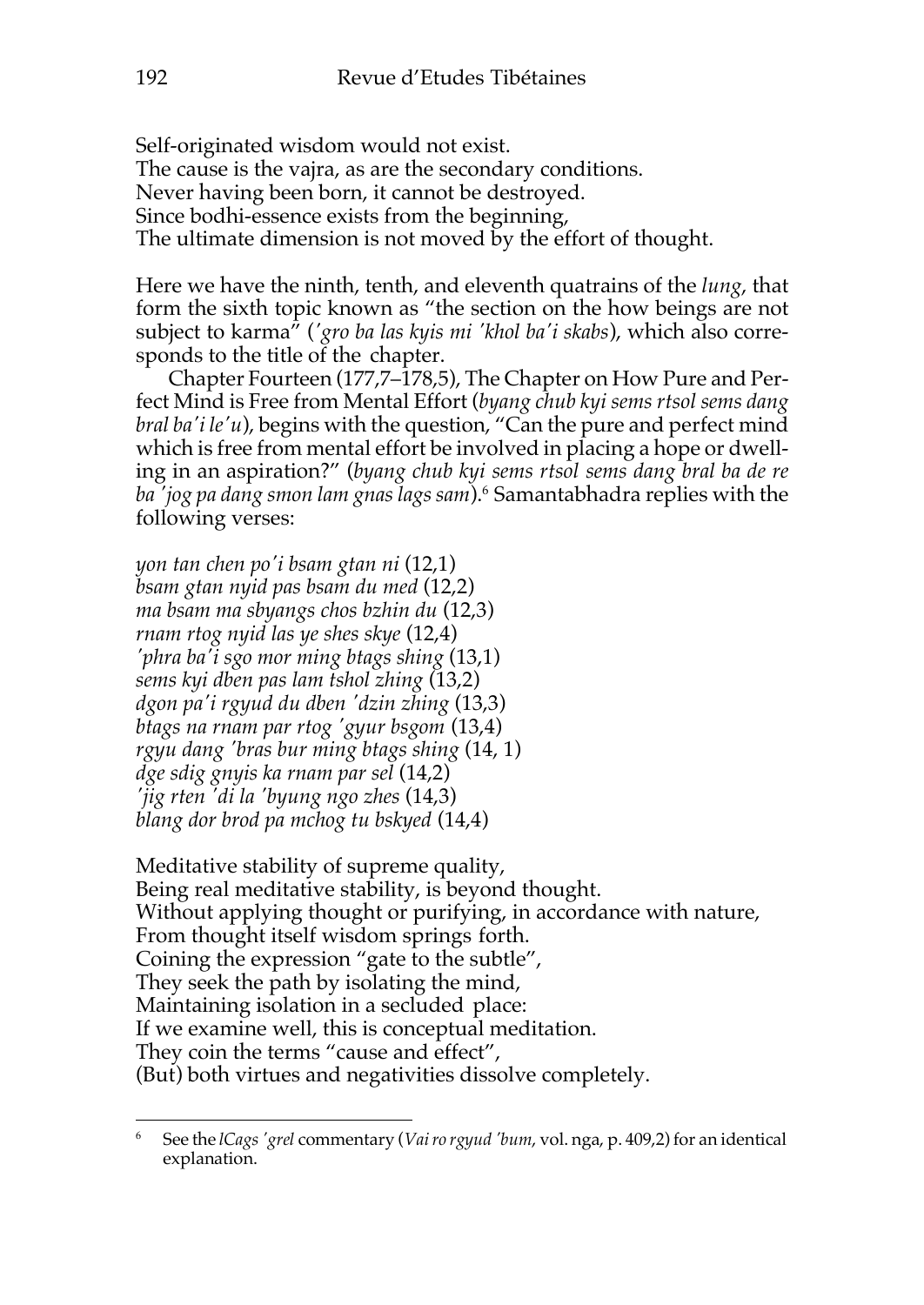They say, "We will get out of this world", And nurture supreme complacency in accepting and rejecting.

Here we have the twelfth, thirteenth, and fourteenth quatrains of the *lung*, that form the seventh topic known as "the section on the how it is free from mental effort" (*brtsal sems dang bral ba'i skabs*), which also corresponds to the title of the chapter.

Chapter Fifteen (178,6 –179,2), The Chapter on How Pure and Perfect Mind is Free from the Defect of Nonduality (*byang chub kyi sems gnyis su med pa'i skyon dang bral ba'i le'u*), <sup>7</sup> begins with the question, "Is the pure and perfect mind, which is free from mental effort and thinking, free from the defect of nonduality, or it is not?" (*byang chub kyi sems rtsol sems dang bral ba/bsam du med pa de nyid gnyis su med pa'i skyon dang bral ba lags sam ma lags*). Samantabhadra replies with one verse:

*chags dang ma chags tshig gi lam* (15,1) *dbu ma bzhin te brag cha 'dra* (15,2) *bde dang sdug bsngal rgyu mthun zhes* (15,3) *bcom ldan 'das kyis bka' stsal to*<sup>8</sup> (15,4)

Attachment and non-attachment are the path of words, And the same is something in the middle, like an echo. "Happiness and suffering have the same cause", Said the Bhagavan.

In this short chapter we find the fifteenth quatrain of the *lung* that forms the eighth topic known as "the section on how it is nondual and free from defects" (*gnyis su med pa skyon dang bral ba'i skabs*), which also corresponds to the title of the chapter.

Chapter Sixteen (179,3 –179,6), The Chapter on How Total Wisdom Arises from Oneself (*ye shes chen po rang las byung ba'i le'u*), begins with the question, "Pure and perfect mind being the total state, does wisdom arise from oneself, or it does not?" (*byang chub kyi sems bdag nyid* 

<sup>7</sup> This is a literal translation of *gnyissu med pa'i skyon dang bral ba'i le'u*, since we have the genitive particle connecting *gnyis su med pa* (nonduality) with *skyon* (defect). This title corresponds to the eighth *skabs* which is variously spelt as *gnyis su med pa'i skyon dang bral ba'i skabs* as well as *gnyis su med pa skyon dang bral ba'i skabs* (the section on how it is nondual and free from defects), and the commentaries explain its meaning according to the latter spelling. If the former spelling should be considered the right one, we would have to read *gnyis su med pa* in the sense of *dbu ma*, or "middle", according to the meaning of the fifteenth quatrain that shows the error of the Mādhyamika. However, I have not found explanations in the commentaries that corroborate this interpretation.

<sup>8</sup> This last line is usually found as *'gro ba'i mgon po sems dpas gsungs*: "said Vajrasattva, Lord of Beings."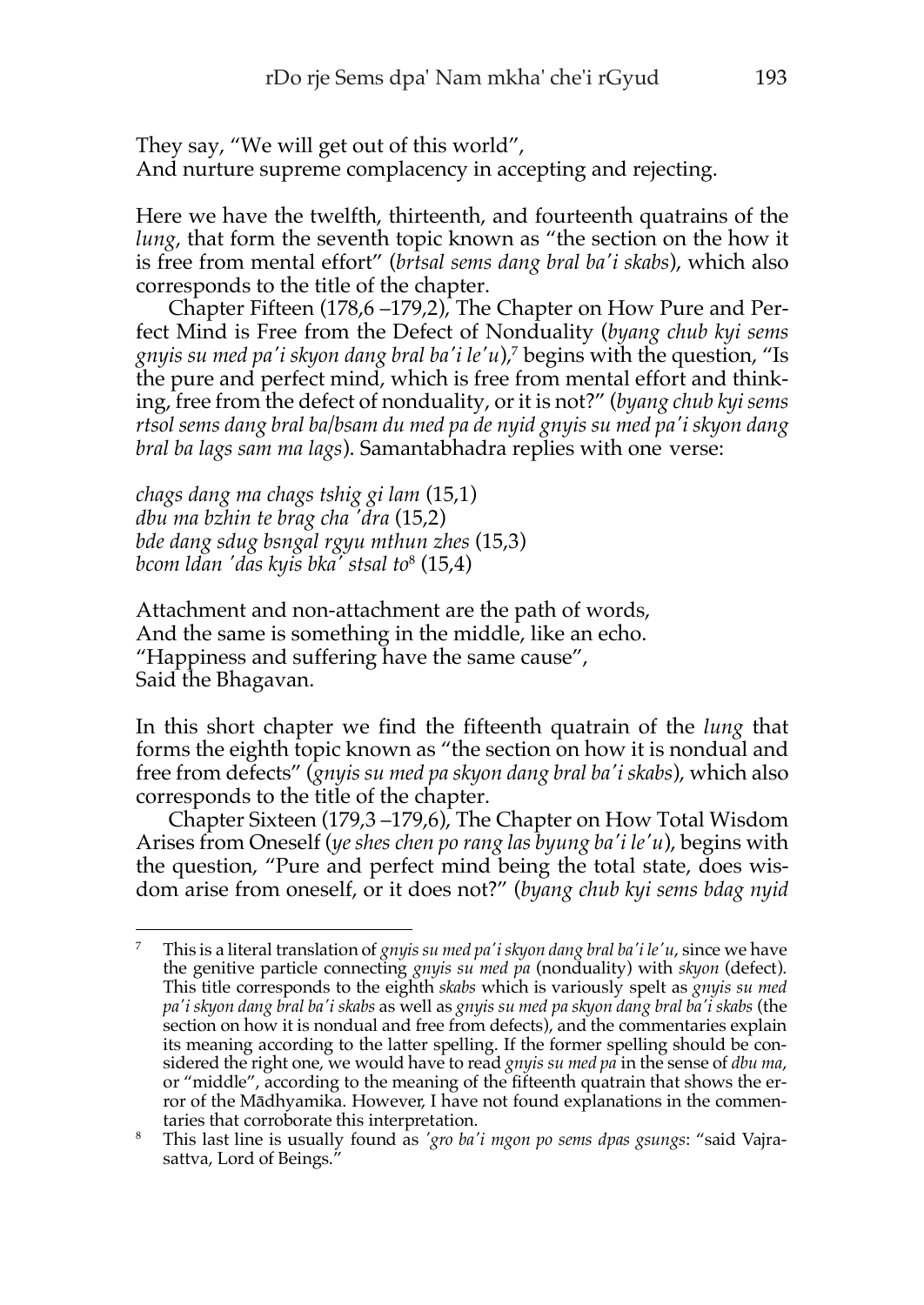*chen po de/rang las ye shes byung ba lags sam ma lags*). The reply is given with one verse:

*'dod chags zhe sdang gti mug kyang* (16,1) *byang chub chen po'i lam las byung* (16,2) *kun spyod yon tan rnam lnga yang* (16,3) *chos nyid ma skyes nyid kyi rgyan*<sup>9</sup> (16,4)

Attachment, anger, and ignorance Arise from the path of the total bodhi. The five objects of enjoyment, too, Are the ornament of the unborn *dharmatā*.

In this short chapter we find the sixteenth quatrain of the *lung* that forms, together with the seventeenth included in the next chapter, the ninth topic known as "the section on how wisdom arises from oneself" (*ye shes rang las 'byung ba'i skabs*), which also corresponds to the title of the chapter.

Chapter Seventeen (179,6 –180,2), The Chapter on the Way of Uniting with Perfect Completeness (*yongs su rdzogs pa dang sbyor thabs kyi le'u*), begins with the question, "Which is the view of the nonduality of method and *prajñā*, and which is the principle of perfect completeness?" (*thabs dang shes rab gnyis su med pa'i lta ba dang/ yongs su rdzogs pa'i dgongs pa'i don ji lta bu lags*). Also in this case the reply is given in one verse:

*nam mkha'i rtog pa skye med cing* (17,1) *rtog pa de nyid nam mkha' 'dra* (17,2) *ma chags nam mkha' sngo ba lags* (17,3) *rang don chen po nam mkha' 'byung* (17,4)

Space as a thought is without origination, And thought itself is like space. Without attachment, from space-dedication One's great aim manifests as space.

Here we have the seventeenth quatrain of the *lung* that forms, together with the sixteenth included in the previous chapter, the ninth topic known as "the section on how wisdom arises from oneself" (*ye shes rang las 'byung ba'i skabs*), though it does not correspond to the title of

<sup>9</sup> This last line is usually found as *chos nyid dbyings kyi rgyan zhes gsungs*: "are said to be the ornament of the ultimate dimension of the dharmatā."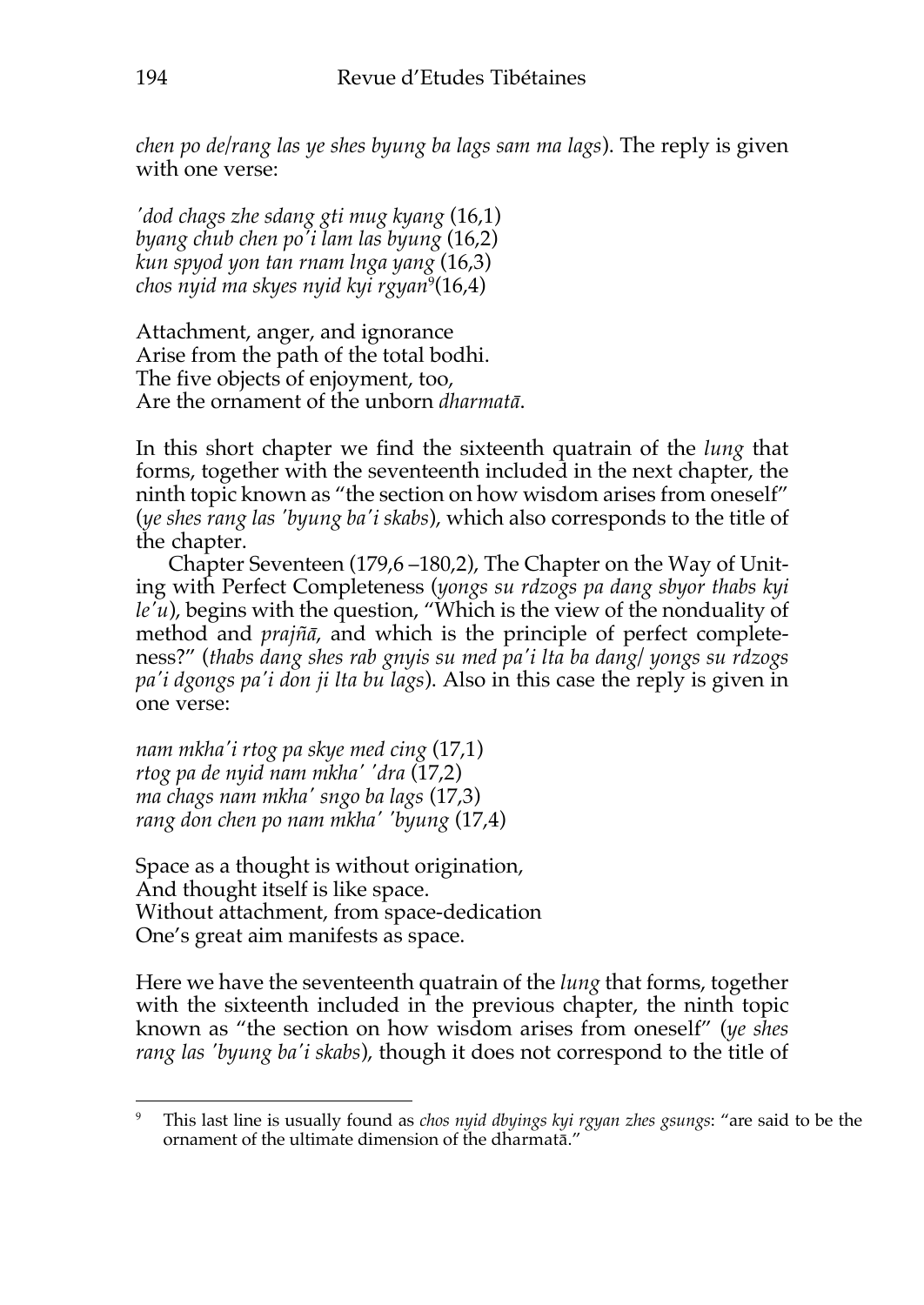the chapter.

Chapter Eighteen (180,3–180,5), The Chapter on How it is Free from Attachment (*chags pa dang bral ba'i le'u*), begins with the question, "Is the way of uniting method and prajñā free from attachment, or it is not?" (*thabs dang shes rab kyi sbyor thabs chags pa dang bral ba lags sam ma lags*). As a reply, the following verse is given:

*da lta'i bde dang phyi ma'i bde* (25,1) *mngon sum pa dang rgyab la 'byung* (25,2) *de yang rnam pa'i skyon yin pas* (25,3) *de la brten par mi bya'o* (25,4)

Present bliss and later bliss Are what is directly experienced and what ensues from it. Since they imply the defect of an aspect, One should not rely on them.

In this short chapter we find the twenty-fifth quatrain of the *lung* that forms the twelfth topic known as "the section on how it is free from attachment" (*chags pa dang bral ba'i skabs*), which also corresponds to the title of the chapter.

Chapter Nineteen (180,6 –181,2), The Chapter on How the Essence of Primordial Greatness Exists by Nature (*gdod ma nas che ba'i snying po rang bzhin gyis gnas pa'i le'u*), begins with the question, "Does this pure and perfect mind that is free from attachment exist naturally as the essence of greatness, or it does not?" (*chags pa dang bral ba'i byang chub kyi sems de gdod ma nas che ba'i snying po la rang bzhin gyis gnas pa lags sam ma lags*). As a reply, the following verse is given:

*dus gsum gcig ste khyad par med* (26,1) *sngon med phyis med gdod nas 'byung* (26,2) *chos skus khyab pas gcig pa'i phyir* (26,3) *che bas chen po rang bzhin gnas* (26,4)

The three times are one, without distinction. Without past or future, it exists from the beginning. Since all, pervaded by the dharmakāya, is the same, It abides in nature as total greatness.

Here we find the twenty-sixth quatrain of the *lung* that forms the thirteenth topic known as "the section on the essence of primordial greatness" (*gdod nas che ba'i snying po nyid kyi skabs*), which also corresponds to the title of the chapter.

Chapter Twenty (181,3 –181,7), The Chapter on How it is Totally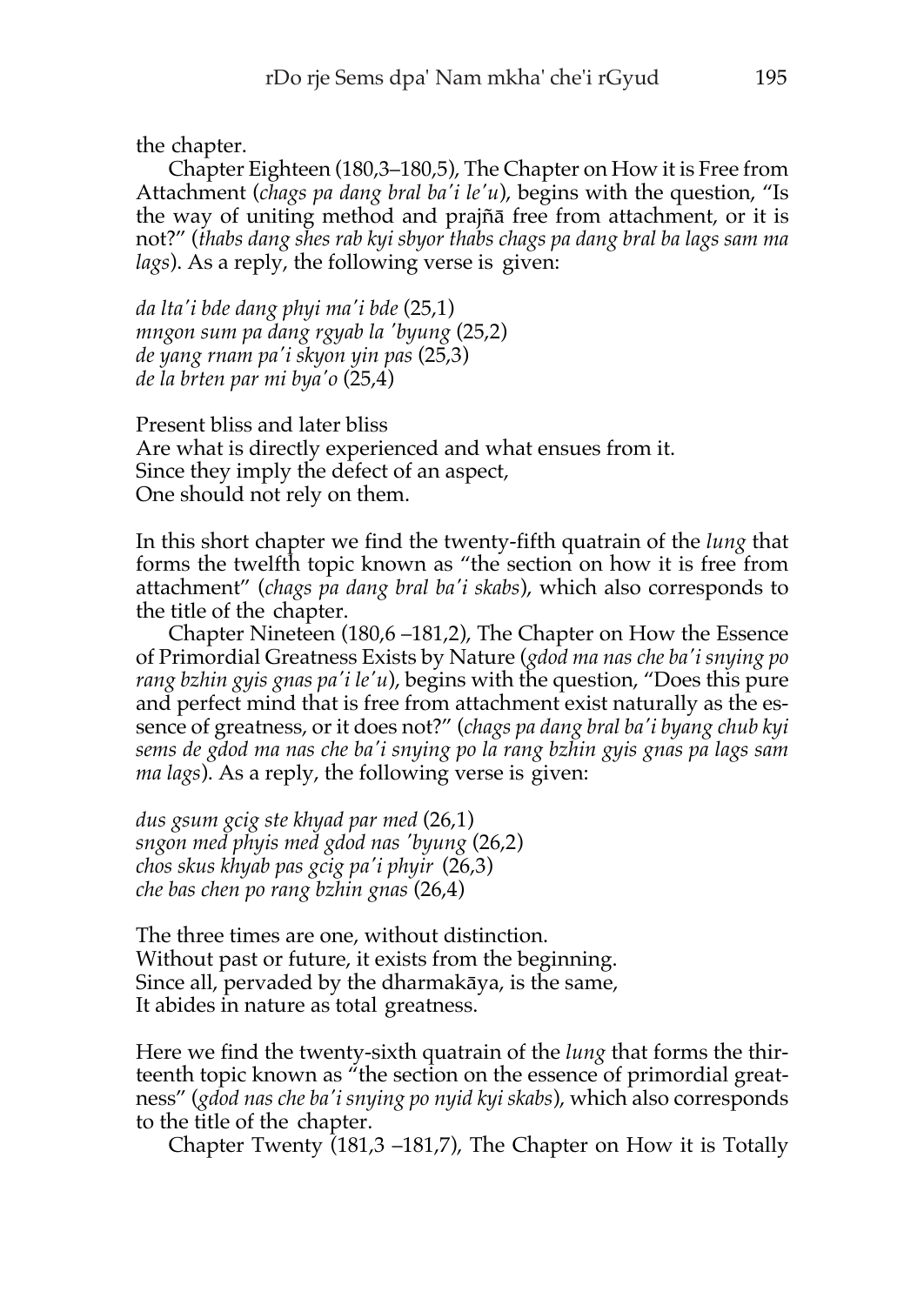Free from Aspirations (*kun tu smon lam dang bral ba'i le'u*), begins with the question, "Is this pure and perfect mind, naturally unoriginated from the beginning, beyond aspirations, or it is not?" (*rang bzhin gyis gdod ma nas ma skyes pa'i byang chub kyi sems de smon lam dang bral ba lags sam ma lags*). Samantabhadra replies with the following verses:

*srid pa gsum na sbyor ba yang* (27,1) *ming tsam sgyu mar snang ba ste* (27,2) *'khor los sgyur ba'i gnas chen yang* (27,3) *sgyu ma sbyor ba'i bsti gnas yin* (27,4) *rnam spyod dus la bltas pa rnams* (28,1) *dus 'di 'byung bar mi 'gyur te* (28,2) *bya bral smon pa spyod pas na*<sup>10</sup> (28,3) *stong pa'i mtshan nyid gsungs pa bzhin* (28,4)

Finding oneself in the three realms of existence All is just a name and a magical illusion. Even the great status of a Cakravartin, Being a magical illusion, is an abode to purify. For those whose attitude depends on time It does not manifest in time. If one practices with an aspiration toward the state free from action,

The saying on the characteristic of emptiness applies.

Here we find the twenty-seventh and twenty-eighth quatrains of the lung that form the fourteenth topic known as "the section on how it is totally free from aspirations" (*kun tu smon lam dang bral ba'i skabs*), which also corresponds to the title of the chapter.

Chapter Twenty-One (181,7–182,5), The Chapter on How the Pure and Perfect Mind Cannot be Expressed in a Teaching (*byang chub kyi sems la lung bstan du med pa'i le'u*), begins with the question, "Can this pure and perfect mind which is free from aspirations be expressed in a teaching, or can it not?" (*byang chub kyi sems smon lam dang bral ba de la/ lung bstan pa mchis sam ma mchis*). Samantabhadra replies with these verses:

*gcig ste rnam pa yongs kyi med* (29,1) *rnal 'byor nam mkha' bya lam gnas* (29,2) *ma byung ma skyes snying po la* (29,3) *sgro btags chos kun ga la yod* (29,4) *phyi nang gnyis ka phyi nyid nang* (30,1)

<sup>10</sup> This version is a significant change instead of the usual *ma bral smon pa spyod pas na*: "if one practices with an aspiration, without being free."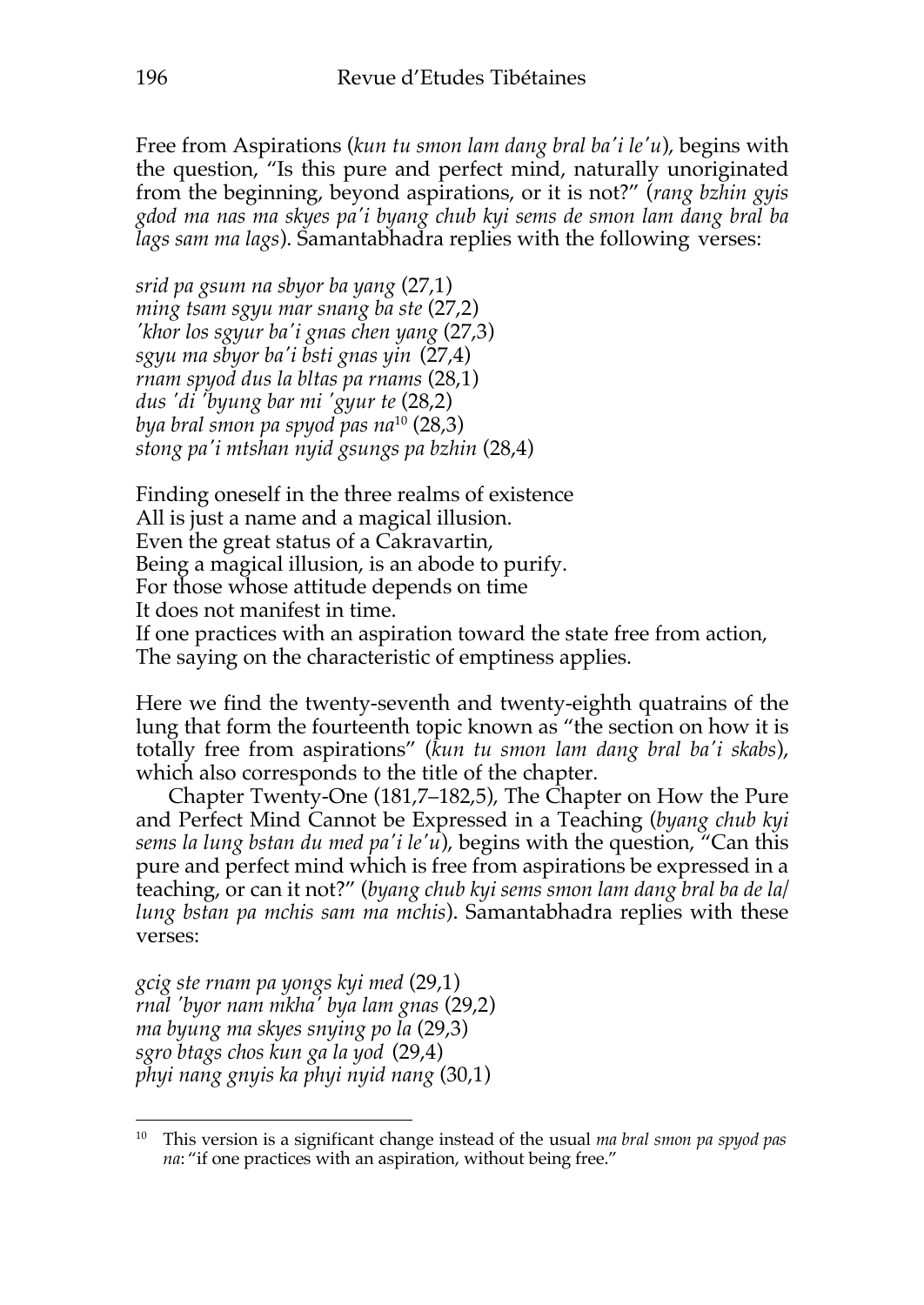*zab mo'i cha shes rtogs yul med* (30,2) *srid pa'i ming tsam log pa'i stobs* (30,3) *de bas ting 'dzin mnyam dang bral* (30,4) *de la tha tshig snga phyi dang*<sup>11</sup> (31,1) *rang bzhin phung po khams bzhin gnas* (31,2) *dus gsum de dang mi 'bral bas* (31,3) *tha tshig ming du btags pa med* (31,4)

It is one, totally beyond an aspect. The yogin dwells in the pathways of birds in the sky. In the essence that never occurred and never originated Where are all phenomena supposed to exist? Outer and inner are both: the outer is the inner. The profound is not an object of understanding, not even a part of it. Existence is only a name, the power of mistake; Thus one remains separate from the equality of contemplation. In it the earlier and later samayas Abide in the nature of the aggregates and of the sense bases. Since in the three times one is never separate from it, There is no need to use the word "*samaya*".

In this chapter we find the twenty-ninth, thirtieth, and thirty-first quatrains of the lung that form the fifteenth topic known as "the section on the revelation of the teaching" (*lung ston pa'i skabs*), which, although it does not correspond literally to the title of the chapter, shows its real meaning.

At the end of the chapter, just as at the end of the corresponding section of the *lung*, we find *ye shes chen po'i thig le*, the sphere of total wisdom, which is fourth of the six spheres (*thig le drug*) that form another subdivision of the *lung* besides the twenty-seven topics.12

Chapter Twenty-Two (182,5 –183,2), The Chapter on How Absolute Equality is not Something to Govern (*mnyam pa nyid la dbang sgyur du med pa'i le'u*), begins with the question, "Can the absolute equality of the pure and perfect mind be governed, or it cannot?" (*byang chub kyi sems mnyam pa nyid la dbang sgyur du mchis sam ma mchis*). As a reply,

<sup>11</sup> Instead of the usual *de la tha tshig phyi dang nang*: "in it the outer and inner samayas".

<sup>12</sup> The six spheres are: 1) *chos nyid kyi thig le*, the sphere of the *dharmatā*, at the end of the first section; 2) *dbyings kyi thig le*, the sphere of the ultimate dimension, at the end of the fifth section; 3) *dbyings rnam par dag pa'i thig le*, the sphere of the utterly pure ultimate dimension, at the end of the ninth section; 4) *ye shes chen po'i thig le*, the sphere of total wisdom, at the end of the fifteenth section; 5) *kun tu bzang po'i thig le*, the sphere of Samantabhadra, at the end of the twenty-first section; 6) *lhun gyis grub pa'i thig le*, the sphere of self-perfection, at the end of the twenty-seventh and last section. However, the other 'spheres' are not mentioned in this tantra.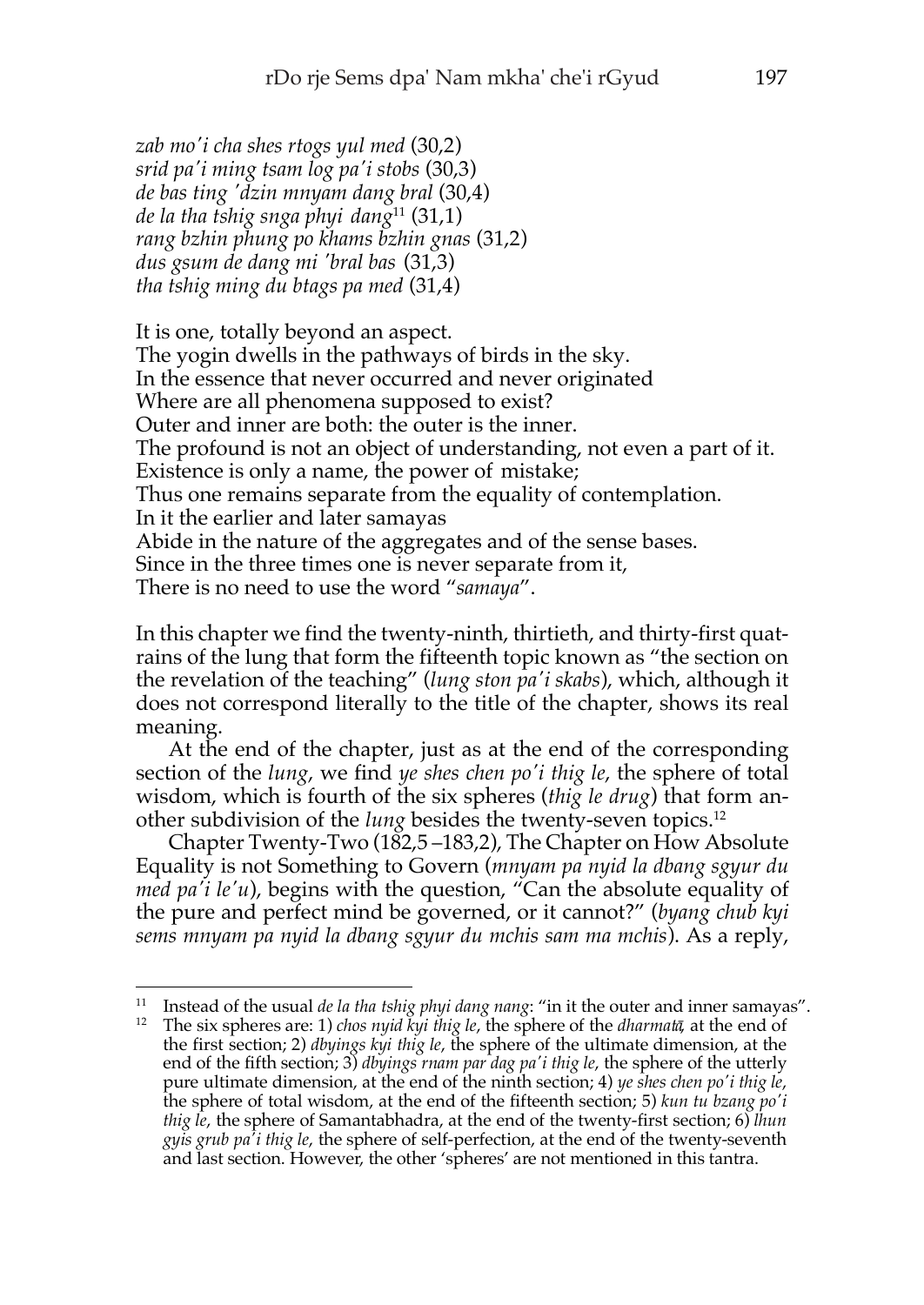the following verses are given:

*mi g.yo ba ni sku yi rgya* (32,1) *mi bskyod pa ni ye shes te* (32,2) *mi len pas na bdag med cing* (32,3) *mi bde*<sup>13</sup> *tshig bral mnyam nyid do* (32,4) *gang dang gang gi yul du yang* (33,1) *kun 'khol kun spyod bdag las byung* (33,2) *'di la skyes pa 'am bud med* (33,3)

Immovable, it is the symbol of the Body. Unshakeable, it is wisdom. Not taking hold of anything, it has no self. Not rejecting anything, it is the equality that transcends words. Notwithstanding what, whose, and where, All that one uses and enjoys arises from oneself. Here, of "males and females" [The king of equality has never spoken.]

Here we find the thirty-second and the first three lines of the thirtythird quatrains of the *lung* that form the sixteenth topic known as "the section on absolute equality" (*mnyam pa nyid kyi skabs*), which partially corresponds to the title of the chapter.14 The last line of the thirty-third quatrain, *mnyam pa'i rgyal pos yongs ma gsungs*, is missing.

Chapter Twenty-Three (183,2 –184,3), The Chapter on How the Absolute Equality of the Pure and Perfect (Mind), is Beyond Rejecting and Accepting (*byang chub mnyam pa nyid la spong len med pa'i le'u*) begins with the questions, "Can the absolute equality of the pure and perfect mind be empowered, or can it not? Is it involved in rejecting and accepting, or it is not?" (*byang chub kyi sems mnyam pa nyid la dbang bskur du mchis sam ma mchis lags/spong len mchis sam ma mchis*). The reply is given in the following verses:

*'di la sdug bsngal drag shul gyis*<sup>15</sup> (34,1) *gnas par bya ba'i gzhi med de* (34,2) *a dang par ni rnam ldan na* (34,3) *sgyu ma bde ba bskyod par 'dod* (34,4)

<sup>13</sup> Apparently a misspelling for *mi 'dor*.

<sup>14</sup> See the *lCags 'grel* commentary, *Vai ro rgyud 'bum*, vol. Nga, p. 429, 5, where we the corresponding section is introduced with the words *da ni mnyam pa nyid kyi chos la dbang sgyur ba'i skabs 'chad de*: "now the section on how it governs the nature of absolute equality will be explained."

<sup>15</sup> Usually this line is given as *'di la brtul zhugs drag shul gyis*: "by means of a resolute, fierce conduct."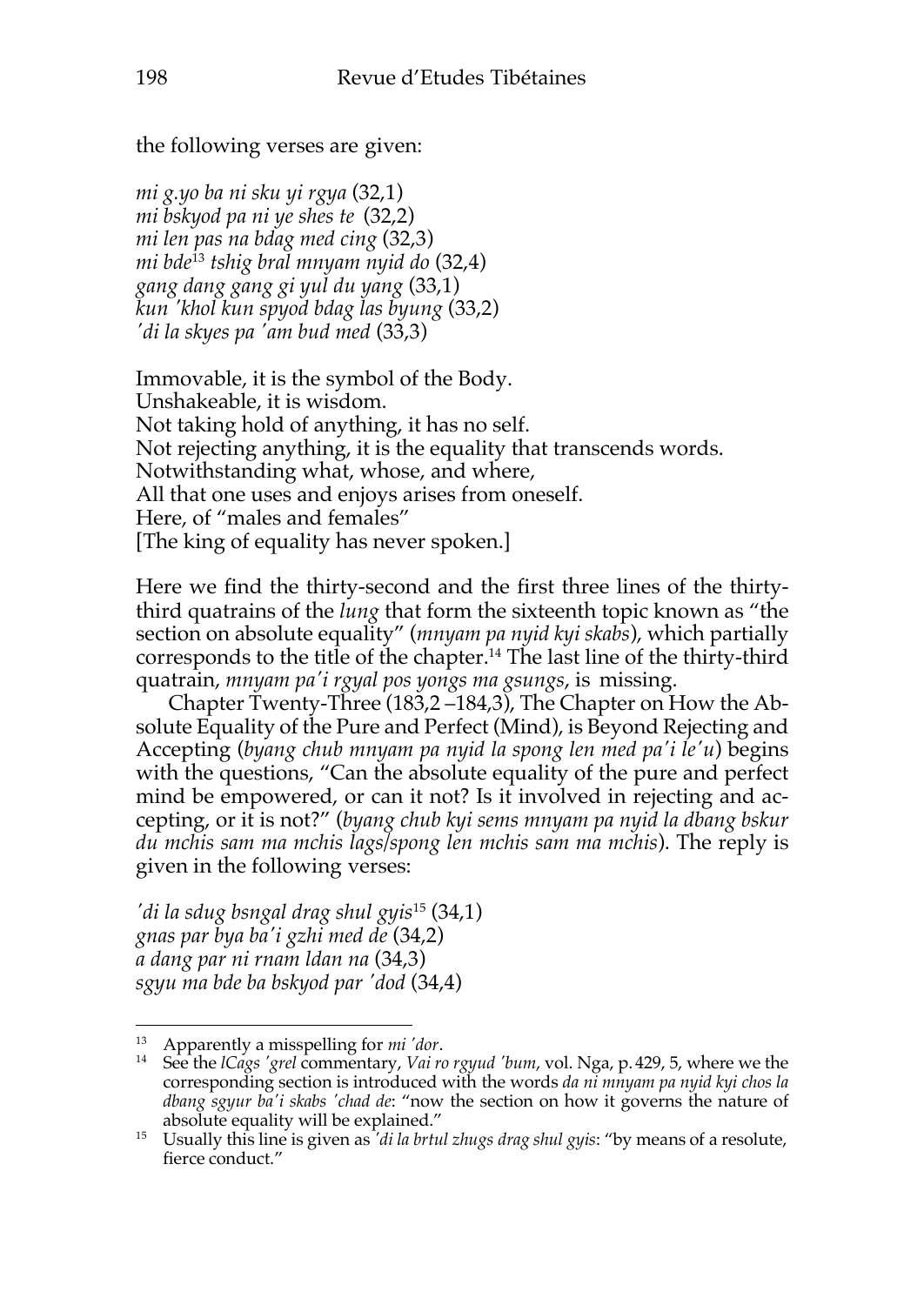*de yang 'dzin pa'i skyon yin te rang bzhin gcig tu ma nges pas* (35,1) *ji ltar bltas pa de ltar snang* (35,2) *snang 'dod rtsol sems bde ba yang* (35,3) *de ni sgrib pa'i skyon chen yin* (35,4) *byang chub yan lag kun gyi sgo* (36,1) *cha lugs bsgoms pas chu zla bzhin* (36,2) *ma chags ma gos 'byung 'gyur yang* (36,3) *bsgoms pas byis pa'i spyod yul bzhin* (36,4) *dkyil 'khor khro gnyer cha lugs kyi* (37,1) *khro bdag chen po'i gzugs bzung nas* (37,2) *yi ge mngon du gyur na yang* (37,3) *zhi ba de nyid mthong ba min* (37,4) *ta la'i mgo bo bcad pa dang* (38,2) *sa bon me yis bsregs pa yang* (38,3) *de yi dbang du mi 'gyur gyi* (38,4) *rnam grangs brgya stong mtha' yas pa* (39,1) *gang ltar bskyed kyang me tog skye* (39,2) *mtshan ma med pa'i dbang gis na* (39,3) *bsti gnas de las 'byung mi 'gyur* (39,4)

Here there is no mention of something to establish By means of a forceful tribulation; But it is deemed that, by possessing the A and the PA, The bliss of magical illusion arises. This is also a defect caused by grasping: Since nature cannot be defined in one single way, It appears according to how one looks at it. Even the bliss from the effort and wish for its manifestation Is a great hindrance and a defect. In all the secondary methods for bodhi One meditates on attributes as the moon's reflection in water. But even if something untainted and without attachment results, Such meditation is like a child's sphere of activity. Although by identifying with the body of the Great Wrathful One With its man. d. ala and wrathful grimaces and attributes The letter can be concretely realized, The authentic condition of the quiescent state is not seen. [Because of the power of emotions,] Just as the top of a palm tree is cropped And just as a seed is burnt by fire, These have been taught to prevent their dominion. All the hundreds and thousands of methods, According to what one practices, bear their specific flowers.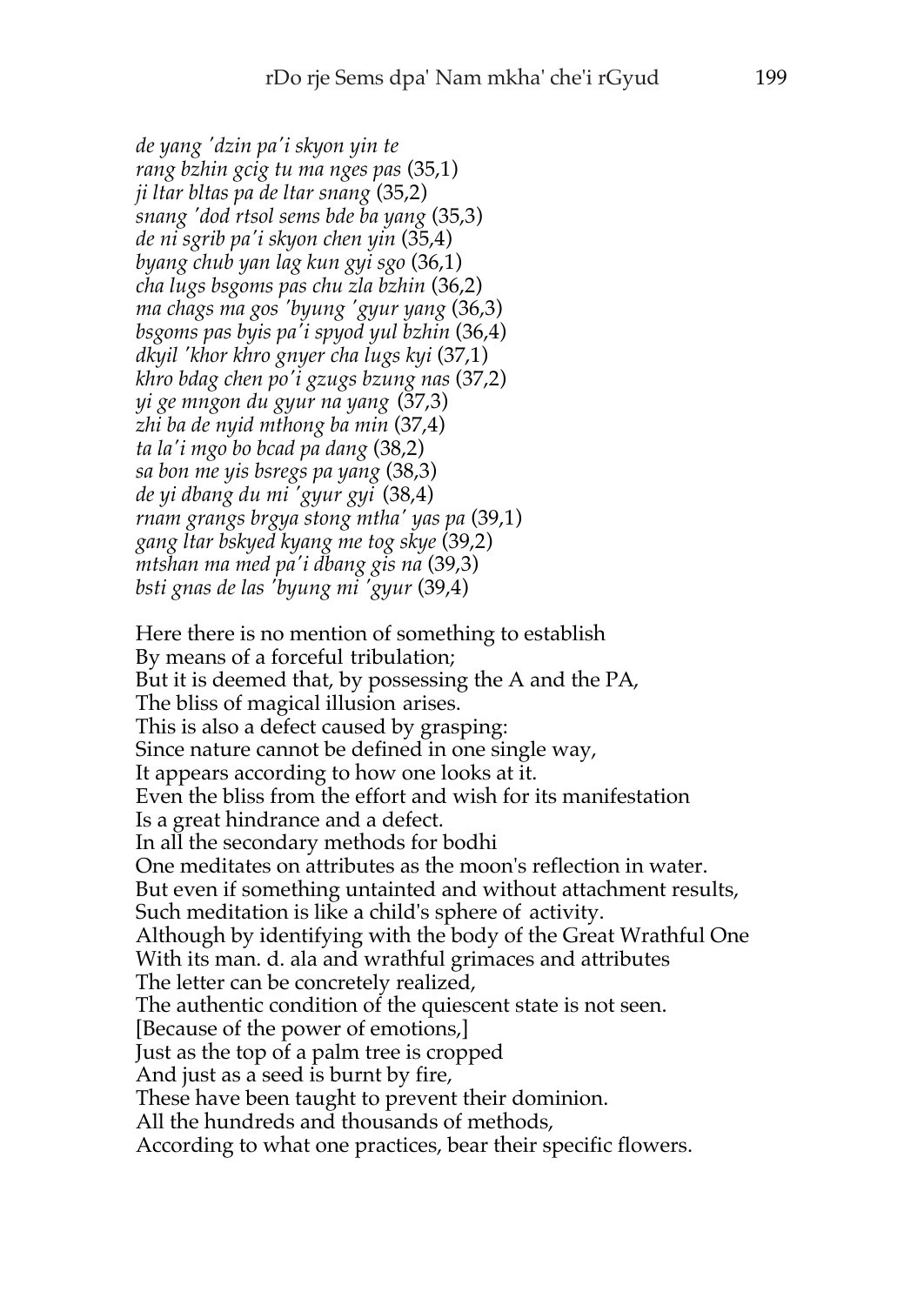But since it is beyond conceptual characteristics, It does not manifest from these abodes.

In this chapter we find the thirty-fourth, thirty-fifth, thirty-sixth, thirty seventh, three lines of the thirty-eighth, and the thirty-ninth quatrains that form the seventeenth topic known as "the section on how it transcends attachment to the bliss of the great *siddhi*" (*dngos grub chen po bde ba la chags pa spong ba'i skabs*), which does not correspond literally to the title of the chapter. The first line of the thirty-eighth quatrain, *nyon mongs pa yi dbang gis ni*, is missing.

Chapter Twenty-Four (184,3–184,7), The Chapter that, Although the Pure and Perfect Mind is Beyond Rejecting and Accepting, Shows the Way for Obtaining Total Bliss as Mere Magical Illusion (*byang chub kyi sems spong len med pa las / sgyu ma tsam du bde ba chen po thob par bya ba'i thabs bstan pa'i le'u*), begins with the question, "Since the pure and perfect mind is beyond rejecting and accepting, is there a way to obtain total bliss, or there is not?" (*byang chub kyi sems spong len med pa la bde ba chen po thob par bya ba'i thabs mchis sam ma mchis*). Samantabhadra replies with the following verse:

*gleng bral 'di la gnas pa yi* (40,1) *rnal 'byor de nyid skal ba bzang* (40,2) *bdag dang gzhan du mi 'byed pas* (40,3) *sgyu ma lhun grub yul la rol* (40,4)

Good fortune has the yogin Who abides in this ineffable state. As he does not discriminate between self and others, The magical illusion of self-perfection manifests.

Here we find the fortieth quatrain of the lung that forms the eighteenth topic known as "the section on how it is free from effort" (*rtsol ba dang bral ba'i skabs*), which does not correspond with the title of the chapter.

Chapter Twenty-Five (184,7–185,4), The Chapter on How All beings are Enlightened by Nature (*'gro ba thams cad rang bzhin gyis sangs rgyas pa'i le'u*), begins with the question, "If there is a way to obtain total bliss as a mere magical illusion, are all beings enlightened by nature?" (*sgyu ma tsam du bde ba chen po thob par bya ba'i thabs mchis na/'gro ba thams cad la rang bzhin gyis sangs rgyas pa mchis sam*). Samantabhadra replies:

*go ba'i yul na bde ba che* (46,1) *'di nyid rnam dag 'jig rten yin* (46,2) *de la phyogs kyi 'od 'dus pas* (46,3)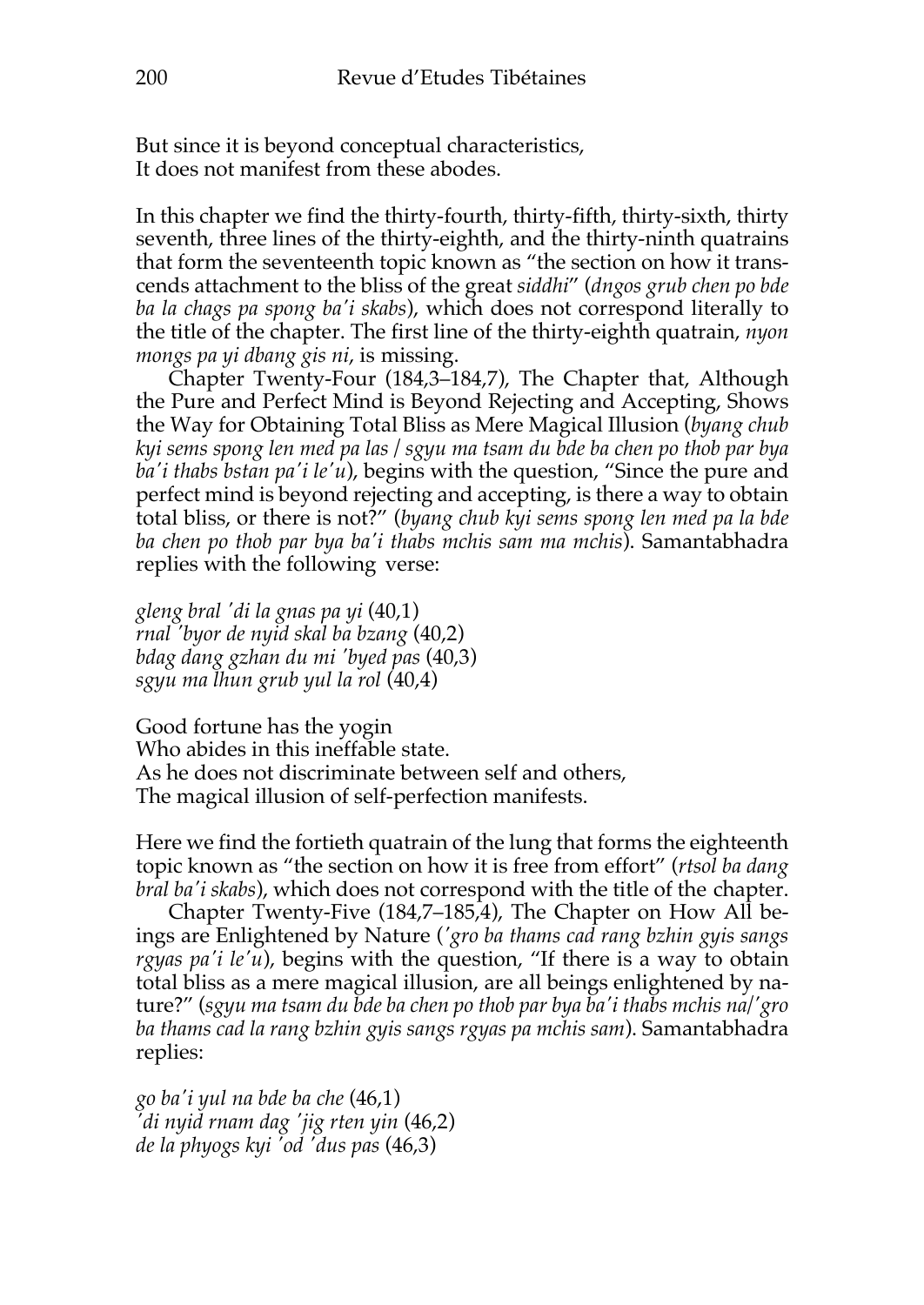*phyogs bzhi mtshams dang bla 'og 'grub* (46,4) *ma nges 'ja' tshon kha dog las* (47,1) *rigs kyi khyad par mngon du snang* (47,2) *de bzhin g.yo rdul mi g.yo bar* (47,3) *'byung ba lnga las gtso chen yin* (47,4)

In the domain of understanding is total bliss:

That itself is the utterly pure world.

When light concentrates from all sides,

The four directions, the intermediate ones, and the above and below are produced.

From the indefinite colors of the rainbow

The features of the families manifestly appear,

And likewise, the moving particles and the unmoving environment, But it is superior to the five elements.

Here we find the forty-sixth and forty-seventh quatrains of the *lung* that form the twenty-first topic known as "the section that shows how all beings are enlightened" (*'gro ba yongs la sangs rgyas par bstan pa'i skabs*), which also corresponds to the title of the chapter.

Chapter Twenty-Six (185,5 –186,4), The Chapter that Shows how the Accumulated Offerings are Naturally Self-Perfected and Thoroughly Complete (*tshogs rang bzhin gyis lhun gyis grub pa dang yongs su rdzogs par bstan pa 'i le'u*), begins with the question, "If all beings are enlightened by nature, is the making of accumulated offerings naturally and thoroughly complete, or it is not? (*'gro ba thams cad rang bzhin gyis sangs rgyas pa la/tshogs dbul ba dang rang bzhin gyis yongs su rdzogs pa mchis sam ma mchis*). Samantabhadra replies with the following verses:

*'das dang ma byon da ltar gyi* (48,1) *tha snyad ming la mi gnas te* (48,2) *skye 'gag med pa rnam brtags na* (48,3) *'di ni dus gsum chen por sbyor* (48,4) *mnyam pa'i rig pas bkod pa med*<sup>16</sup> (49,1) *gcig pa'i phyogs su bsno dang bral* (49,2) *tshogs kyi rgyan du dgram pa yang* (49,3) *rang bzhin gnas pas 'drim pa med* (49,4) *lhun gyis gnas pas mi bsngo zhing* (50,1) *gdod nas dag pas bdud rtsi yin* (50,2) *'du byed*<sup>17</sup> *bcu gnyis khyad par du* (50,3)

<sup>16</sup> I take this to be a scribal error instead of the usual *mnyam pas rim par bkod pa med*.

<sup>17</sup> In the various editions of the *lung* we usually find *'du mched*.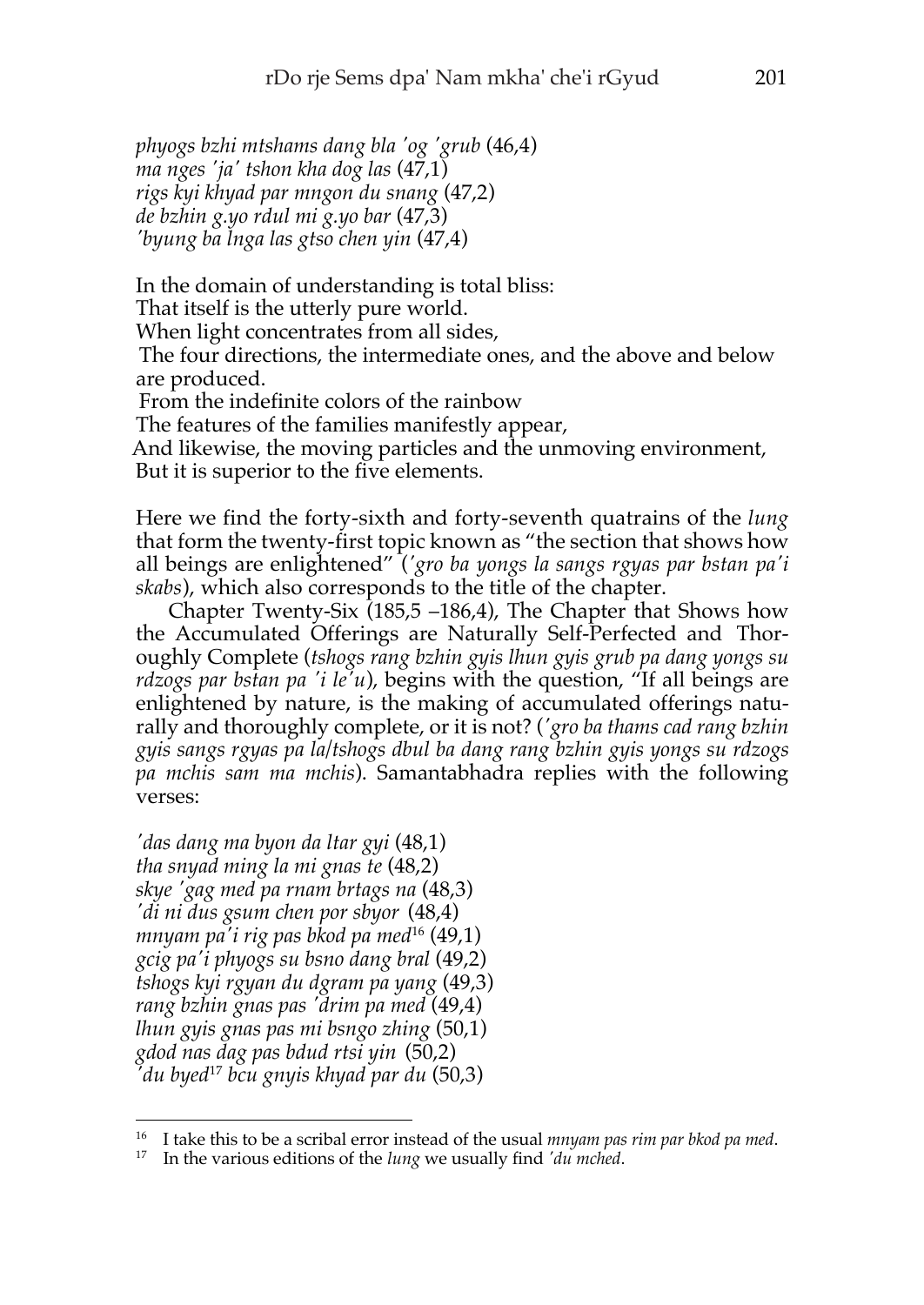*rang bzhin lhun gyis grub pa la sku gsum ye shes shar bas na lhag pa'i bsam pas gzung du med* (50,4)

It does not abide in the designations Of past, future, and present: Understanding that it has no arising or ceasing, That itself is the integration of the three times in the total state. Being equal, there is nothing to arrange gradually. Being one, it is beyond dedicating something in a direction. Although the ornaments of accumulated offerings are arrayed, Since they exist by nature, there is nothing to array. Being spontaneously present, it is beyond dedicating. Pure from the beginning, it is nectar. The twelve sense bases, in particular, Being self-perfected from the beginning Manifest as the wisdom of the three *kāyas*, and thus Are not to be focused upon with special intention.

Here we find the forty-eighth, forty-ninth, and fiftieth quatrains of the *lung* that form the twenty-second topic known as "the section on making accumulated offerings" (*tshogs dbul ba'i skabs*), which also corresponds, although not literally, to the title of the chapter.

Chapter Twenty-Seven (186,4 –187,1), The Chapter that Shows how the Donor and the Ornaments of the Accumulated Offerings Are Naturally Self-Perfected (*tshogs kyi bdag po dang rgyan rang bzhin gyis lhun gyis grub par bstan pa 'i le'u*), begins with the question, "Are the donor and the ornaments of the accumulated offerings naturally existing, or they are not?" (*tshogs kyi bdag po dang rgyan rang bzhin gyis grub par gnas pa mchis sam ma mchis*). The reply is given with the following verses:

*yid kyi bsam pa yon bdag ste* (51,1) *bltas pas'i stobs ni bkram pa'o* (51,2) *mthong bar gyur pa dngos gyur la* (51,3) *de ni mnyam gzhag rdzogs pa'o* (51,4) *yud tsam bzung bas sbyor ba yin* (52,1) *dga' bar 'gyur pas dam tshig ste* (52,2) *thabs kyi gar bstab bskyod pa yis* (52,3) *gnyis med sbyor bas phul ba yin* (52,4)

The intention of the mind, the donor, Arrays all through the power of perception. In the *siddhi* that arises from seeing Equanimous contemplation is perfected.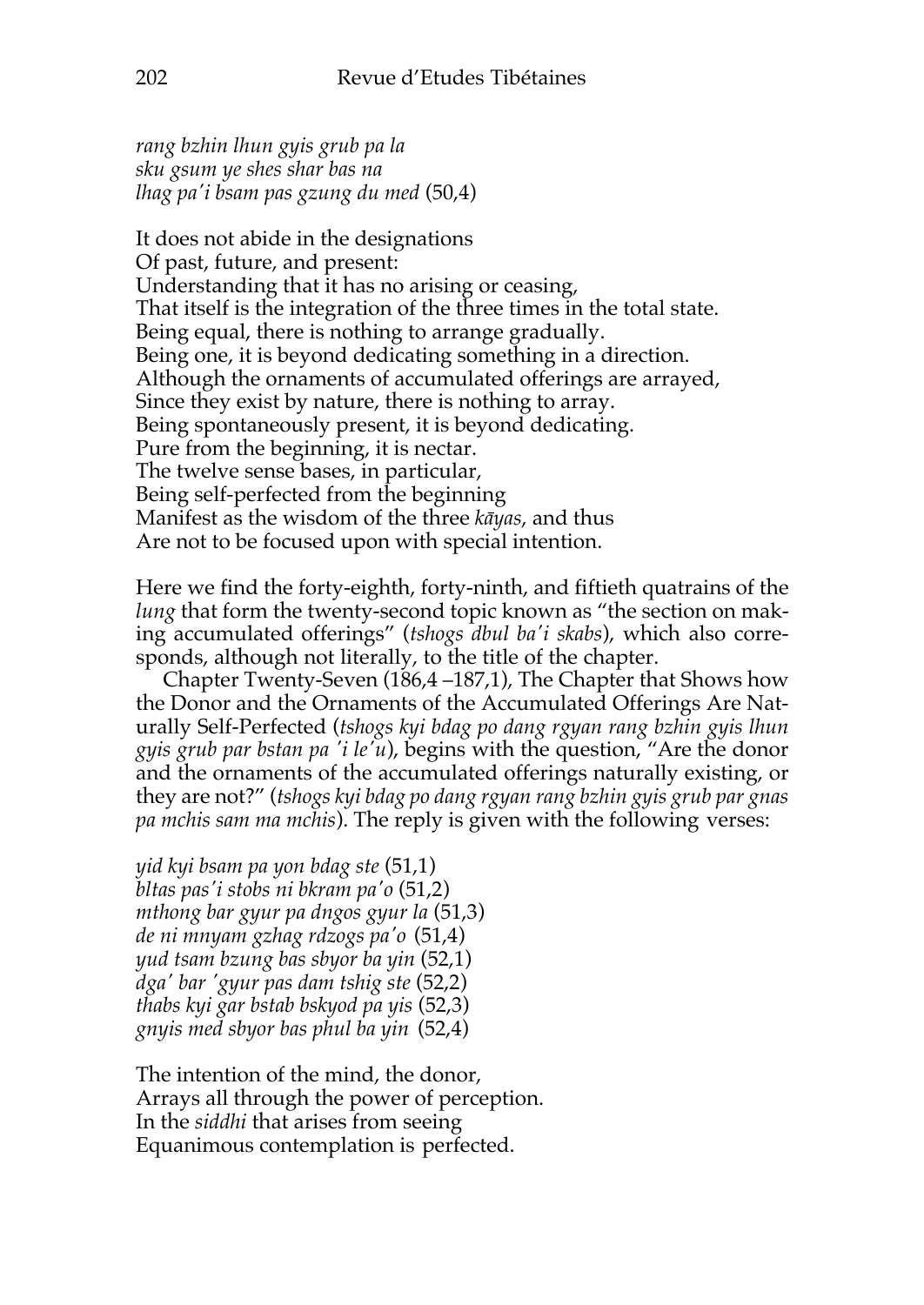Keeping it for an instant is union, Experiencing pleasure is *samaya*. Performing the dance movements of method The union of non-duality is offered.

In this chapter we find the fifty-first and the fifty-second quatrains of the *lung* that form respectively the twenty-third and the twenty-fourth topics. The former is known as "the section on how the ornaments of accumulated offerings are naturally self-perfected" (*tshogs kyi rgyan rnams rang bzhin lhun gyis grub pa'i skabs*) and the latter as "the section on how it is self-perfected" (*lhun gyis grub pa'i skabs*). Therefore, unlike the other chapters, here we have two topics in one chapter, whose title also corresponds, although not literally, to the titles of the sections of the *lung*.

Chapter Twenty-Eight (187,2 –187,5), The Chapter that Shows how the gTor ma and the Rest of the Ocean of Activities are Accomplished by Relaxing in Contemplation Without Doing any Action (*gtor ma las sogs pa'i las rgya mtsho bya mi dgos par mnyam par bzhag pas 'grub par bstan pa'i le'u*), begins with the question: "Are the *gtor ma* and the rest of the ocean of activities accomplished by relaxing in contemplation, or they are not?" (*gtor ma las sogs pa'i las rgya mtsho la mnyam par gzhag pas grub pa mchis sam ma mchis*). The reply is given with the following verse:

*mi gzung gtong bas gtor ma yin* (53,1) *bya ba med pas las rnams zin* (53,2) *mi rtog ye shes bgegs bsal nas* (53,3) *mi gsung mnyam bzhag sngags tshig go* (53,4)

Giving without holding is the *gtor ma*. Being beyond action, all activities are completed. Since non-conceptual wisdom eliminates obstructors, Equanimous contemplation without speaking is the mantra.

Here we find the fifty-third quatrain of the lung that forms the twentyfifth topic known as "the section on the ocean of activities" (*las rgya mtsho'i skabs*), which also correspond, although not literally, to the title of the chapter.

Chapter Twenty-Nine (187,6 –188,2), The Chapter that Shows the Great Emotional Bondage of Being Involved in the *gTor ma* and Other Activities (*gtor ma la sogs pa'i las byas na nyon mongs 'ching ba chen por bstan pa'i le'u*), begins with the question, "Do emotions arise from being involved in the *gtor ma* and the rest of the activities, or they do not? (*gtor ma la sogs pa'i las byas pas nyon mongs par 'gyur ba mchis sam ma*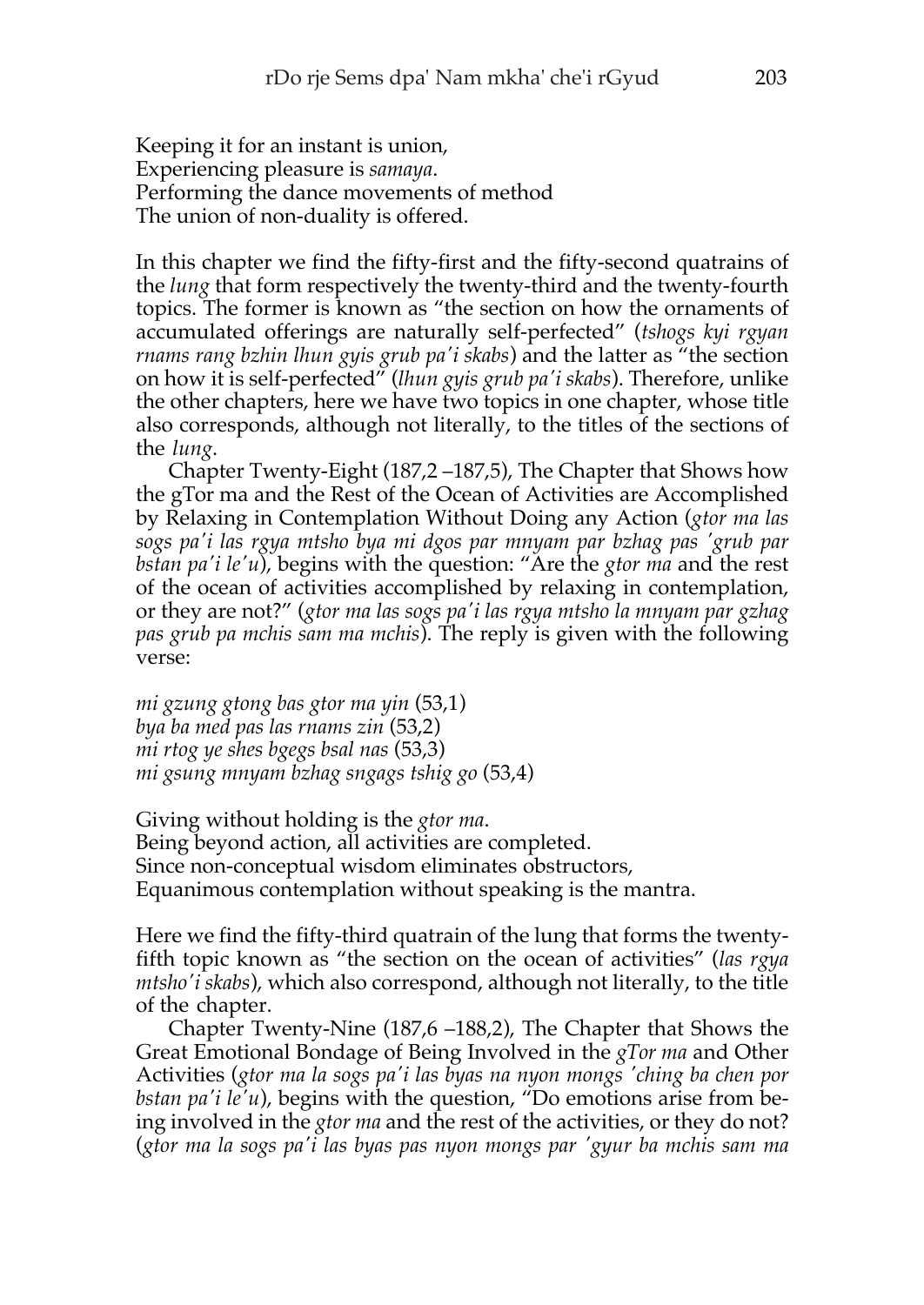*mchis*). Samantabhadra replies with the following verse:

*bla ma mchod dang gtong ba dang* (54,1) *de bzhin bsod nams thams cad dang* (54,2) *ma chags mi g.yo'i sems med na* (54,3) *byas na 'ching ba chen por 'gyur* (54,4)

Making offerings to the Guru, generosity, And all the other meritorious deeds, Without the power of detachment and imperturbability, Become a great bondage.

Here we find the fifty-fourth quatrain of the *lung* that forms the twenty-sixth topic known as "the section on the bondage of giving with a self" (*bdag dang bcas pa'i gtong ba 'ching ba'i skabs*), which also correspond in meaning to the title of the chapter.

Chapter Thirty (188,3 –188,5), The Chapter on How it Exists Spontaneously by Nature (*rang bzhin lhun gyis gnas pa'i le'u*) begins with the question, "Is (this state) self-perfected by nature?" (*rang bzhin lhun gyis grub pa lags sam*). Samantabhadra replies with the verse:

*de la de byar sgrib par 'gyur* (55,2) *ji ltar de la de rtogs na* (55,3) *de la de nyid grub pa med* (55,4)

[Therefore, that which is expressed in this teaching] Becomes obscured when one tries to act towards it. Being thus, if it is conceptualized It will never be realized.

These are the last three lines of the fifty-fifth quatrain of the *lung* that forms the twenty-seventh and last topic known as "the section on how the explanations of this teaching are revealed as mere symbolic words" (*lung 'brel pa ming tsam brdar bstan pa'i skabs*). This does not correspond to the title of the chapter. The first line, de bas de lung de nyid la, is missing.

Chapter Thirty-One (188,6 –189,4), The Chapter that Shows How the Dharmatā is Totally Immutable (*chos nyid kun tu mi 'gyur bar bstan pa'i le'u*), begins with the question, "How is it that, being naturally selfperfected, it exists without ever changing?" (*rang bzhin gyis lhun gyis grub pa mi 'gyur bar gnas pa'i don ji ltar 'gyur ba lags*). Samantabhadra replies with the verses:

*lhag ma med pas yongs su rdzogs* (41,1)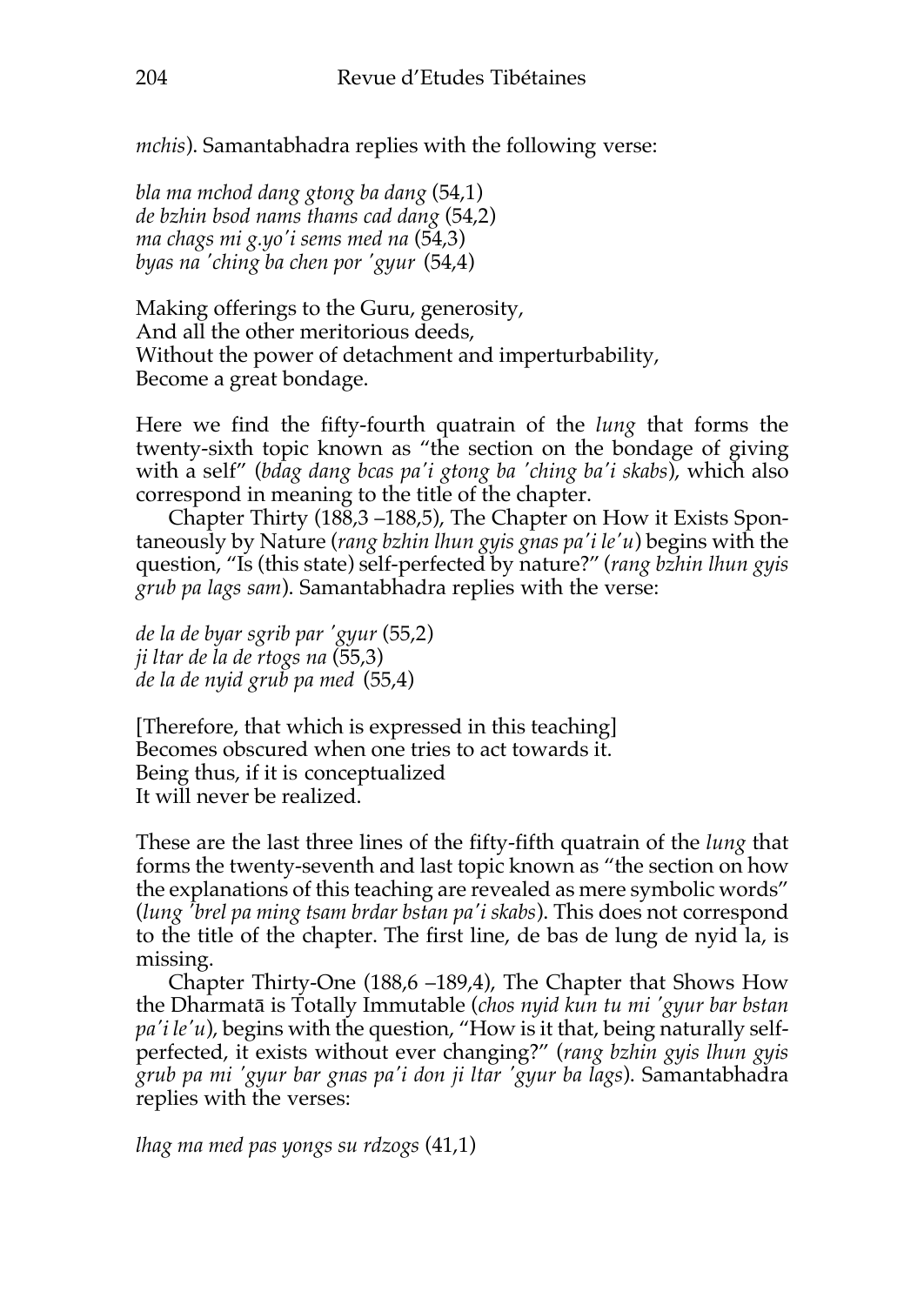*'gyur ba ma yin drang por gnas* (41,2) *nam mkha' bzhin du mnyam 'gyur zhing*<sup>18</sup> (41,3) *gzhan las stobs 'gyur chos ma yin* (41,4) *mtshungs pa med pa'i ye shes kyi* (42,2) *lhun gyis gnas pa'i bde chen de* (42,1)19 *rang gi mthu yis rig pa las* (42,3) *chos ni gzhan nas 'byung mi 'gyur* (42,4) *sla zhing dka' la sla phyir dka'* (43,1) *mngon sum mi gnas kun tu khyab* (43,2) *mngon sum 'di zhes brtan par ni*<sup>20</sup> (43,3) *rdo rje sems dpas mtshon du med* (43,4)

As nothing is excluded, it is perfectly complete. It is unchanging and remains straight. Equal like space, It is not a phenomenon that depends on something else. The spontaneously existing total bliss Arises from one's recognition through the very power Of incomparable wisdom: Reality does not originate from anything else. It is easy and it is difficult, difficult because easy. It does not manifest directly but it is all-pervading. Not even Vajrasattva can point it out concretely, Saying "This is it!"

In this chapter we find the forty-first, forty-second, and forty-third quatrains of the *lung* that form the nineteenth topic known as "the section on the totally immutable dharmatā" (*chos nyid kun tu mi 'gyur ba'i skabs),* which also corresponds to the title of the chapter.

Chapter Thirty-Two (189,4 –190,1), The Chapter that Shows How Being Attached to the Pleasure of Thought21 Becomes a Defect (*rnam par rtog pa'i dga' ba la chags na/skyon du 'gyur bar bstan pa'i le'u*), begins with the question, "If one is attached to the pleasure of thought, does this become a defect?" (*rnam par rtog pa'i dga' ba la chags na skyon du 'gyur ba mchis lags sam*). Samantabhadra replies with the verses:

*ngo mtshar rmad byung rol pa 'di* (44,1)

<sup>18</sup> Instead of the usual *nam mkha' bzhin du mtha' mnyam zhing*: 'boundless like space'.

<sup>&</sup>lt;sup>19</sup> Usually this line occurs as the first of the quatrain.

<sup>20</sup> Instead of the usual *ming tsam 'di zhes bstan par ni*: 'can point it out with a name'.

<sup>21</sup> The *lCags'grel* (*Vairo rgyud 'bum*, vol. nga, 439,1, commenting on the section related to this chapter has *rnam par mi rtog pa'i dga' la chags pa'i skyon*: 'the defect of being attached to the pleasure of nonthought'. Nevertheless, the expression is repeated twice in this chapter, and we cannot be sure that it is a copying mistake.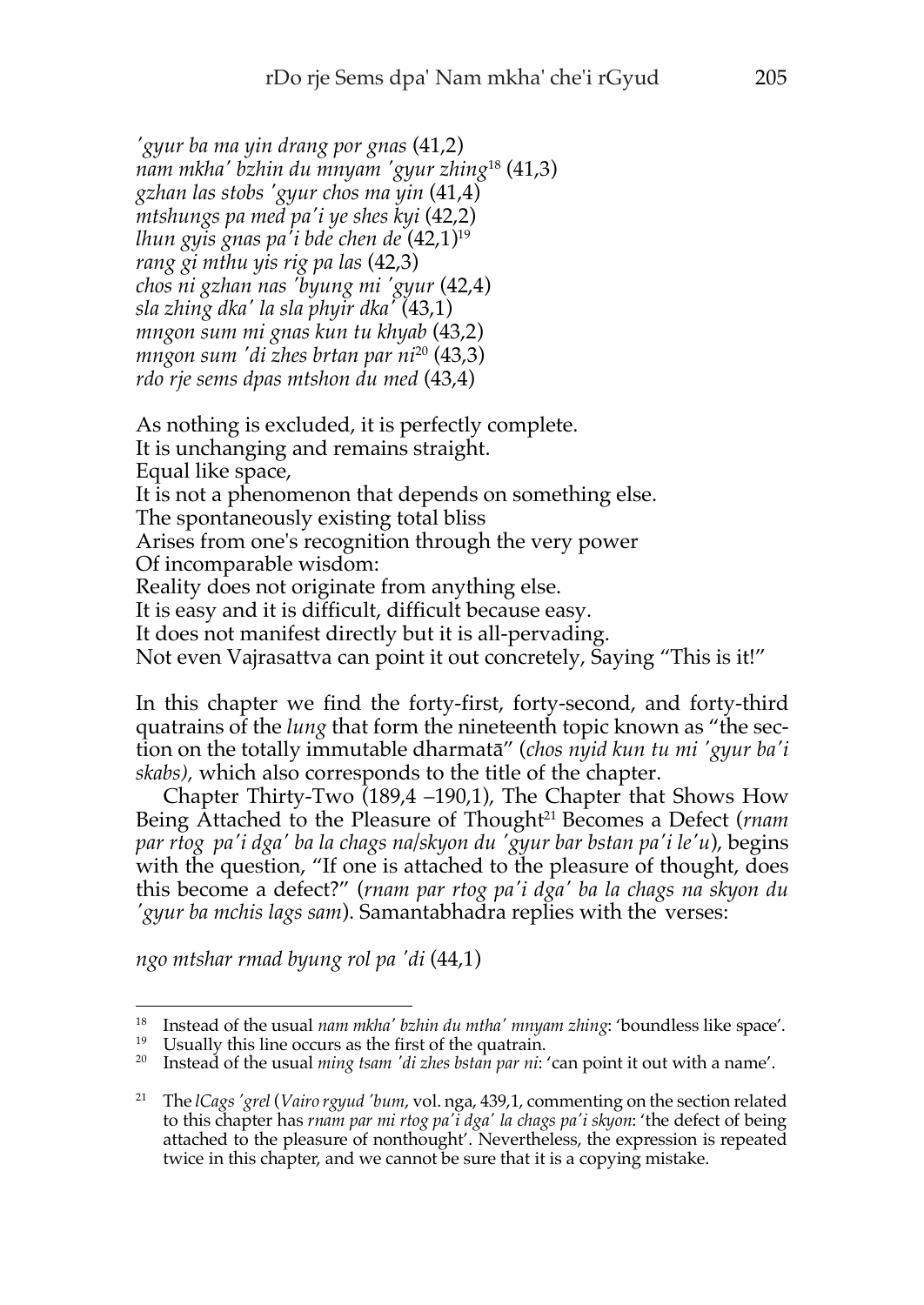*bya bral nam mkha' ji bzhin te* (44,2) *cir yang mi dmigs gti mug las* (44,3) *de ma thag tu rang las 'byung (*44,4) *'di ni sems can mtshungs pa'i lam* (45,1) *'gro ba kun la rang bzhin gnas* (45,2) *byis pas bslad pa'i 'khrul pa'i phyir* (45,3) *sman nyid sman pa 'tshol ba bzhin* (45,4)

This amazing, marvelous manifestation of energy Is beyond action and equal to space. From the ignorance that does not conceptualize anything It immediately arises within oneself. This is the path equal for all That naturally abides in all beings. But since ordinary people are deluded due to defilement, It is like when a doctor has to find the medicine.

Here we find the forty-fourth and forty-fifth quatrains of the *lung* that form the twentieth topic known as "the section on how it is not produced by causes and conditions" (*rgyu rkyen las mi 'grub pa'i skabs*), which does not corresponds to the title of the chapter.

Chapter Thirty-Three (190,1–191,2), The Chapter that Shows How Yogins of the Future Should Practice the State of rDzogs pa Chen po (*ma 'ongs pa'i rnal 'byor pas rdzogs pa chen po'i don nyams su blang bar bstan pa'i le'u*), begins with the question, "How should yogins of the future practice the state of rdzogs pa chen po?" (*ma 'ongs pa'i rnal 'byor pa rnams kyis rdzogs pa chen po'i don nyams su ji ltar blang bar bgyi*). Samantabhadra replies that the state of rdzogs pa chen po does not depend on any causes, conditions, and results. It is the primordially selfperfected dharmatā, and one should abide in it without searching and without being distracted: this is the realized state of enlightenment (*rdzogs pa chen po'i don ni / rgyu dang / rkyen dang / 'bras bu gang la yang mi ltos te / ye nas lhun gyis grub pa'i chos nyid la / ma btsal ma yengs par ni gnas par bya'o / de nyid mngon du gyur pa sangs rgyas yin*). Then he continues with several verses that expand on the same subject, until the conclusion of the Tantra (191,3): *rdo rje sems dpa' nam mkha' che'i rgyud rdzogs so*.

If other editions of this important Tantra will be found in the future, we are able to ascertain whether the three missing lines were not included originally or whether they were left out in the process of copying the text. It is very difficult, at the present stage of research, to confirm whether the *rDo rje sems dpa' nam mkha' che'i rgyud* is the original Tantra from which the lung was extracted, or whether they both derive from a source that never made its way into Tibet. Nevertheless the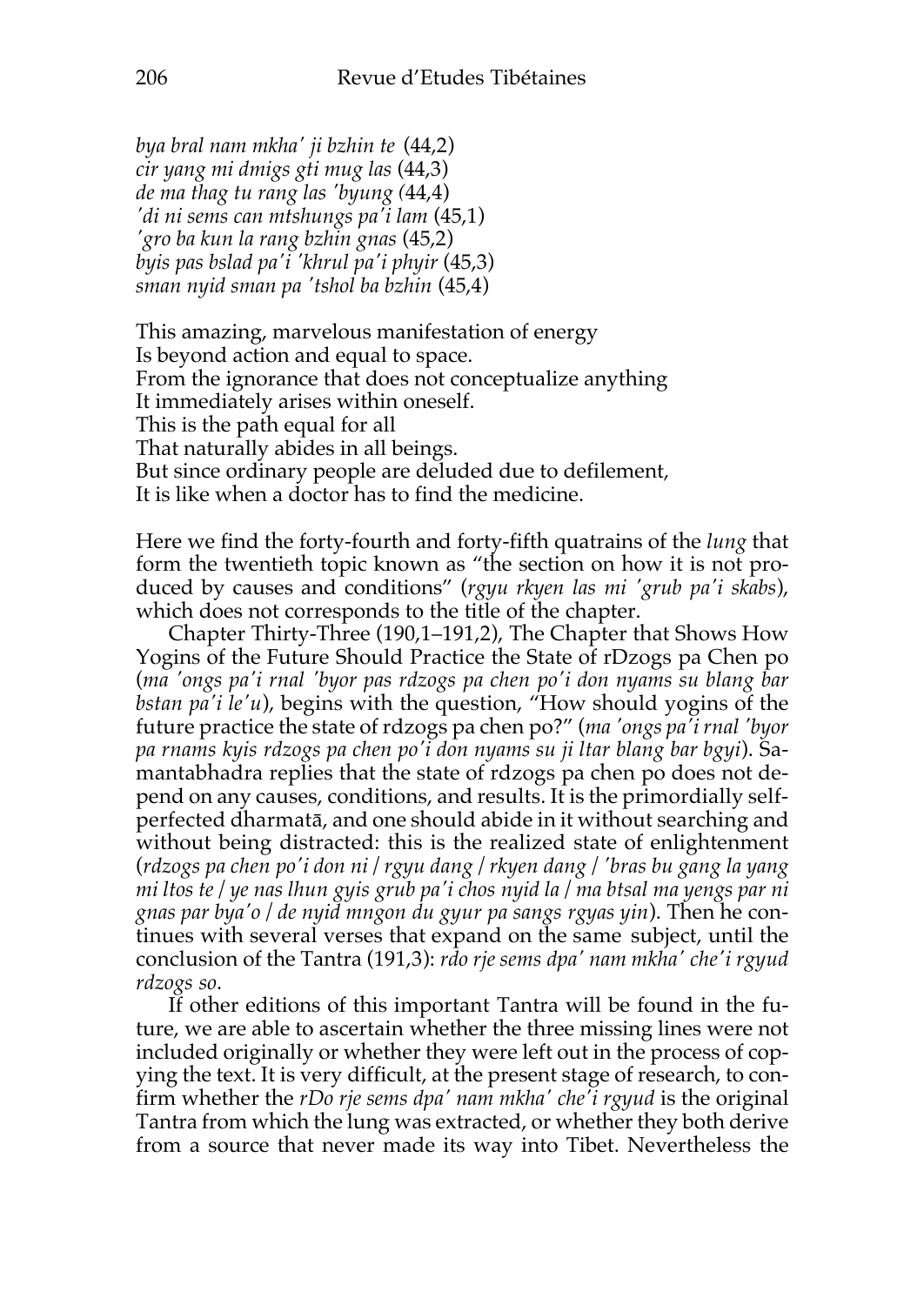structure and the contents of this Tantra certainly shed new light on this extremely important and essential Ati Yoga scripture.

## **Bibliography**

#### **Collections**

KSG *= bKa' ma shin tu rgyas pa* (Kathog edition in 120 volumes), Chengdu 1999.

NKSG = *sNga 'gyur bka' ma shin tu rgyas pa* (Sichuan edition), Chengdu 2009.

NGBT = *rNying ma rgyud 'bum* (mTshams brag edition in 46 volumes), Thimphu 1982.

VGB = *Vai ro rgyud 'bum* (eight volumes), Leh 1971.

### Lungs

*rDo rje sems dpa' nam mkha' che*, VGB, kha: 357–366.

*rDo rje sems dpa'i rang bzhin mi nub pa'i rgyal mtshan gyi le'u*, in *Chos thams cad rdzogs pa chen po byang chub kyi sems kun byed rgyal po*, NGBT, ka: 106–113.

*Man ngag lung gi rtsa ba rdo rje sems dpas gsungs pa*, in VGB, nga: 383– 395.

## Tantras

*rDo rje sems dpa' nam mkha' che'i rgyud ces bya ba*, NGBT, ga: 165–191.

*rDo rje sems dpa' nam mkha' che rgyas pa yi ge med pa'i rgyud*, NGBT, ka: 586–592.

- *rDo rje sems dpa' nam mkha' che gsang ba'i snying po rnal ma don gyi rgyud*, NGBT, kha: 415–443.
- *rDo rje sems dpa' nam mkha' che kun tu bzang po gsang ba snying po'i rgyud*, NGBT, kha: 443–529.
- *rDo rje sems dpa' nam mkha' che bram ze rgyas pa'i rgyud*, NGBT, kha: 529–556.
- *rDo rje sems dpa' nam mkha' che rgyas pa zhes bya ba rnal 'byor pa'i rgyud*, NGBT, kha: 556–595.
- *rDo rjesems dpa' nam mkha' chergyas pa zhes bya ba rnal 'byor ma'irgyud*, NGBT, kha: 595–646.
- *rDo rje sems dpa' nam mkha' che rtsa ba'i rgyud skye ba med pa*, NGBT, ga: 81–119.
- *rDo rje sems dpa' nam mkha' che rgyal po rgyas pa'i rgyud*, NGBT, ga: 119–165.